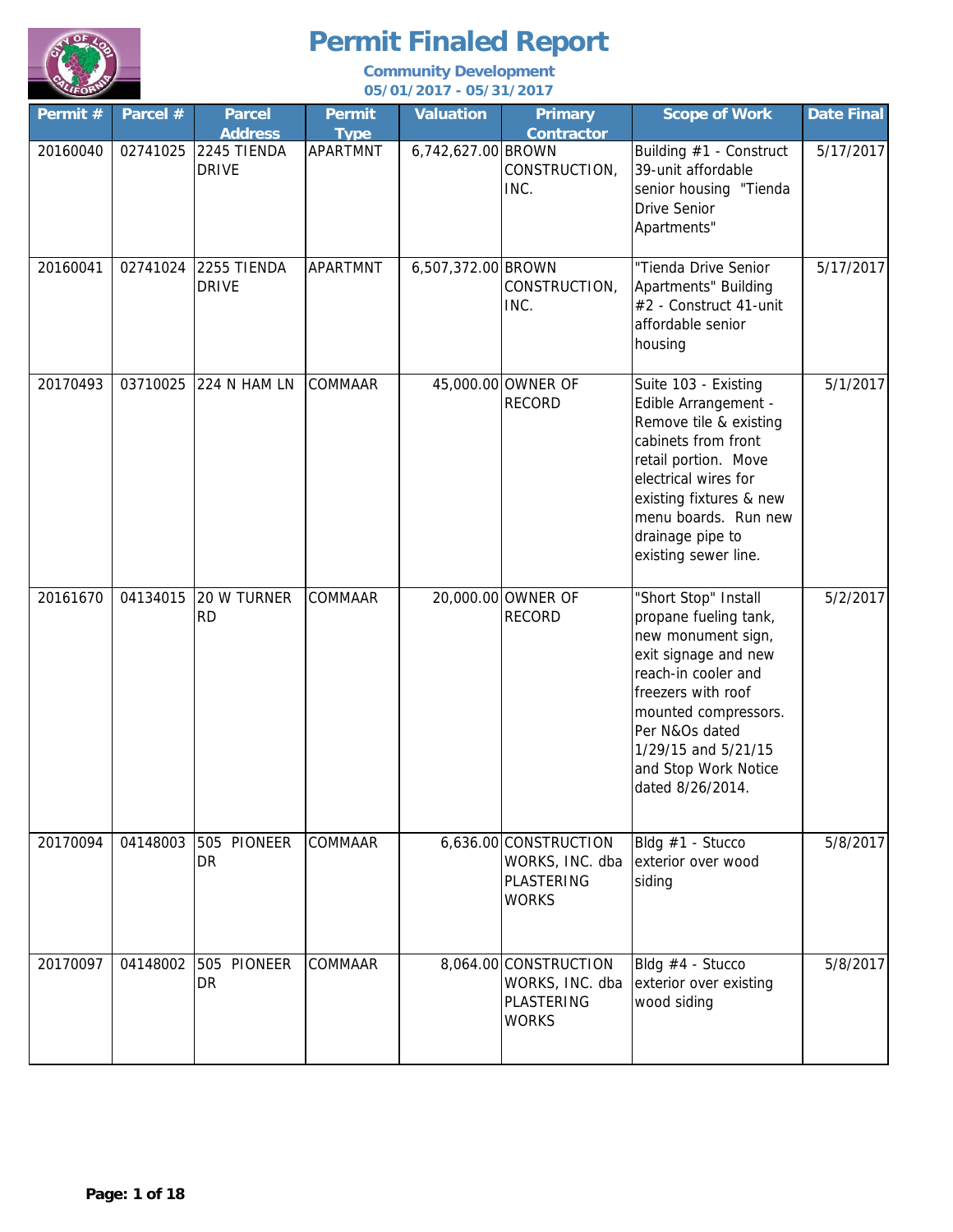

| Permit # | Parcel # | <b>Parcel</b><br><b>Address</b>            | <b>Permit</b><br><b>Type</b> | <b>Valuation</b> | <b>Primary</b><br><b>Contractor</b>                                                       | <b>Scope of Work</b>                                                                                                                                                                                                                                      | Date Final |
|----------|----------|--------------------------------------------|------------------------------|------------------|-------------------------------------------------------------------------------------------|-----------------------------------------------------------------------------------------------------------------------------------------------------------------------------------------------------------------------------------------------------------|------------|
| 20161708 | 03719025 | 125 S<br><b>HUTCHINS ST</b>                | COMMAAR                      |                  | 81,541.00 A M STEPHENS<br><b>CONSTRUCTION</b>                                             | Hutchins Street Square -<br>Remove non-compliant<br>access ramp at north<br>entrance, install ADA<br>compliant access ramp<br>& stairs. Remove (3)<br>parking stalls to install<br>(2) concrete ADA<br>compliant parking stalls<br>(CDBG funded project). | 5/9/2017   |
| 20162691 | 05865005 | 3021<br><b>REYNOLDS</b><br><b>RANCH PK</b> | COMMAAR                      |                  | 1,500,000.00 SOLARCITY CORP.                                                              | "Blue Shield" Ground<br>mount for solar                                                                                                                                                                                                                   | 5/11/2017  |
| 20170096 | 04148001 | 505 PIONEER<br>DR                          | <b>COMMAAR</b>               |                  | 9,876.00 CONSTRUCTION<br>WORKS, INC. dba<br>PLASTERING<br><b>WORKS</b>                    | Bldg #3 - Stucco<br>exterior over existing<br>wood siding                                                                                                                                                                                                 | 5/11/2017  |
| 20161590 | 05814035 | 2350 W<br><b>KETTLEMAN LN</b>              | <b>COMMAAR</b>               |                  | 35,000.00 HOBBY LOBBY<br>STORES, INC.<br><b>DBA HOBBY</b><br><b>LOBBY</b><br>CONSTRUCTION | @ Suite 110 Racking for<br>new Hobby Lobby store                                                                                                                                                                                                          | 5/18/2017  |
| 20170380 | 03319030 | 310 S<br><b>CRESCENT AV</b>                | <b>COMMTI</b>                |                  | 5,200.00 LANDMARK<br><b>CONSTRUCTION</b>                                                  | @320 S. Crescent Ave -<br>Tenant Improvement -<br>"Centro Vida Church -<br>Remove & replace floor<br>covering. Refinish &<br>paint walls. Construct<br>entry partition wall.                                                                              | 5/17/2017  |
| 20170181 | 06002001 | 1420 W<br><b>KETTLEMAN LN</b>              | <b>COMMTI</b>                |                  | 4,500.00 OWNER OF<br><b>RECORD</b>                                                        | Suite A - Tenant<br>Improvement for "Raja<br>Market" - convenient<br>store. Work to include<br>repair floor, build front<br>counter & install cooler.<br>Fire sprinkler alterations<br>to be on a separate<br>permit.                                     | 5/17/2017  |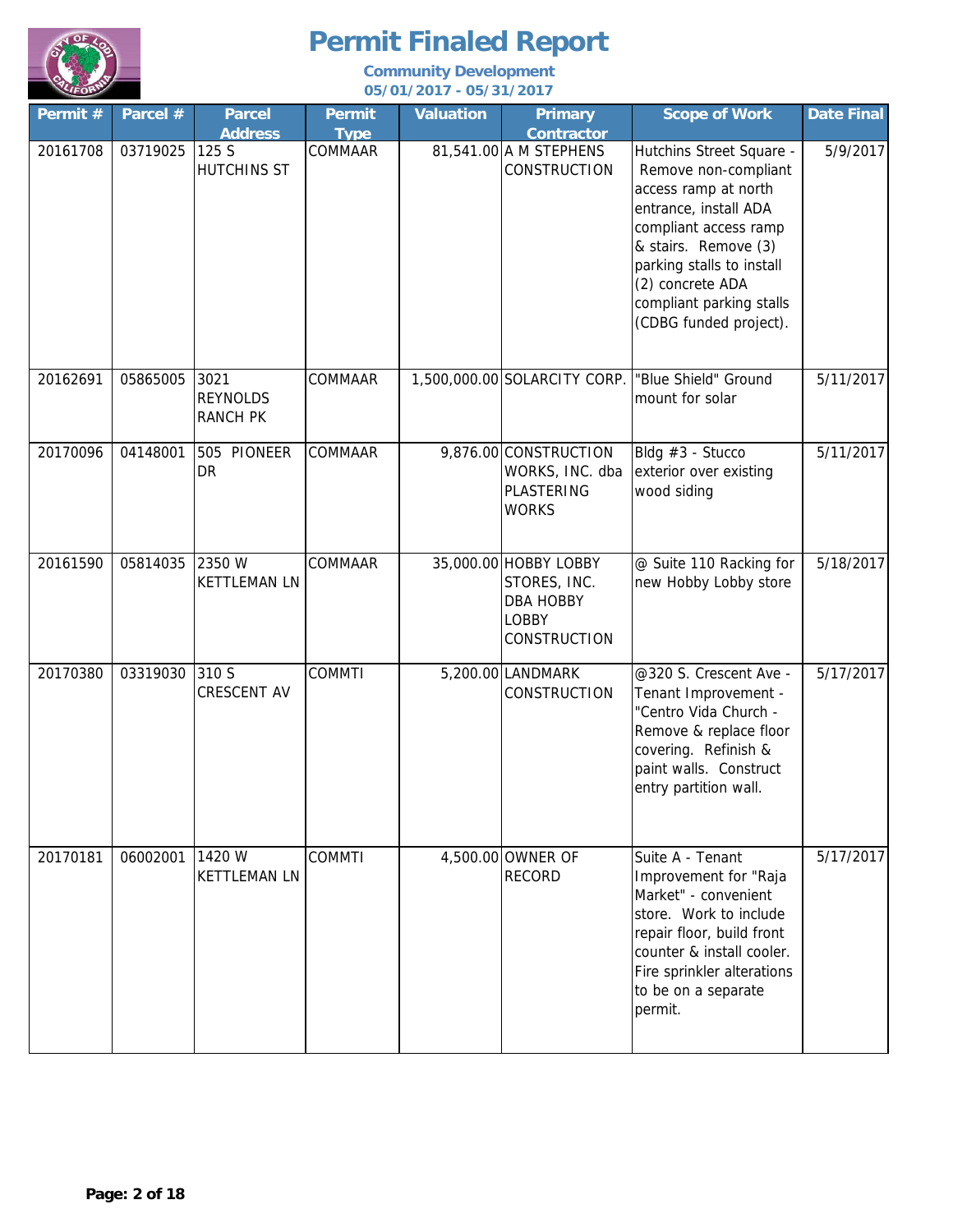

| Permit # | Parcel # | <b>Parcel</b><br><b>Address</b>    | <b>Permit</b><br><b>Type</b> | <b>Valuation</b> | <b>Primary</b><br><b>Contractor</b>                                               | <b>Scope of Work</b>                                                                                                               | <b>Date Final</b> |
|----------|----------|------------------------------------|------------------------------|------------------|-----------------------------------------------------------------------------------|------------------------------------------------------------------------------------------------------------------------------------|-------------------|
| 20171061 |          | 04311306 416 E LOCUST<br><b>ST</b> | <b>DEMOLISH</b>              |                  | 300.00 OWNER OF<br><b>RECORD</b>                                                  | Unit "C" Demo kitchen<br>sheetrock cabinets and<br>ceiling. Demo bathroom<br>sheetrock tub and<br>vanity and plumbing<br>fixtures. | 5/23/2017         |
| 20170335 | 03906004 | 919 DAISY AV                       | <b>ELECSERV</b>              |                  | 2,900.00 HAYS ELECTRIC                                                            | Upgrade 100 amp panel<br>to 200 amp (same<br>location). Replace<br>subpanel in garage.                                             | 5/9/2017          |
| 20170918 | 02912229 | 9 S MILLS AV                       | <b>ELECSERV</b>              |                  | 1,500.00 DELTA ELECTRIC                                                           | Replace 100 amp panel<br>with 200 amp - same<br>location                                                                           | 5/23/2017         |
| 20170815 | 04509011 | 215 W VINE ST ELECSERV             |                              | 2,100.00 HOAG    | CONSTRUCTION                                                                      | Upgrade electrical panel<br>100amp to 200amp.<br>Same location.                                                                    | 5/24/2017         |
| 20170820 | 06005302 | 1017<br><b>BRANDYWINE</b><br>DR    | <b>EQUIP</b>                 |                  | 2,175.00 BELL BROTHER'S<br><b>HEATING AND</b><br>AIR INC.                         | Replace Water Heater in<br>garage                                                                                                  | 5/1/2017          |
| 20170889 |          | 03936103 533 DAISY AV              | EQUIP                        |                  | 1,000.00 OWNER OF<br><b>RECORD</b>                                                | Duplex Replace Water<br>Heater in garage                                                                                           | 5/3/2017          |
| 20170715 | 02949020 | 2720<br>PARADISE DR                | <b>EQUIP</b>                 |                  | 2,663.00 BONNEY<br>PLUMBING, INC                                                  | Replace Water Heater<br>ingarage                                                                                                   | 5/3/2017          |
| 20170792 | 03315034 | 900<br><b>EHRHARDT DR</b>          | <b>EQUIP</b>                 |                  | 20,266.00 ALL AIR INC<br>DBA: ALL AIR<br><b>HEATING &amp; AIR</b><br>CONDITIONING | Change out existing<br>split system                                                                                                | 5/3/2017          |
| 20170671 | 01562020 | 2401 EILERS<br>#608 LN             | <b>EQUIP</b>                 |                  | 1,860.00 ECO-PRO                                                                  | @Unit #608 Replace<br>HVAC package unit                                                                                            | 5/4/2017          |
| 20170735 | 05751302 | 1017 W<br><b>BRANDYWINE</b><br>DR  | <b>EQUIP</b>                 |                  | 5,262.00 BELL BROTHER'S<br><b>HEATING AND</b><br>AIR INC.                         | Changeout out furnace<br>only (in closet)                                                                                          | 5/5/2017          |
| 20152387 | 06233058 | 1537<br><b>FAWNHAVEN</b><br>WY     | <b>EQUIP</b>                 |                  | 1,800.00 VIVINT SOLAR<br>DEVELOPER LLC                                            | Service Panel upgrade<br>from 100 Amp to 125<br>Amp. Same location                                                                 | 5/8/2017          |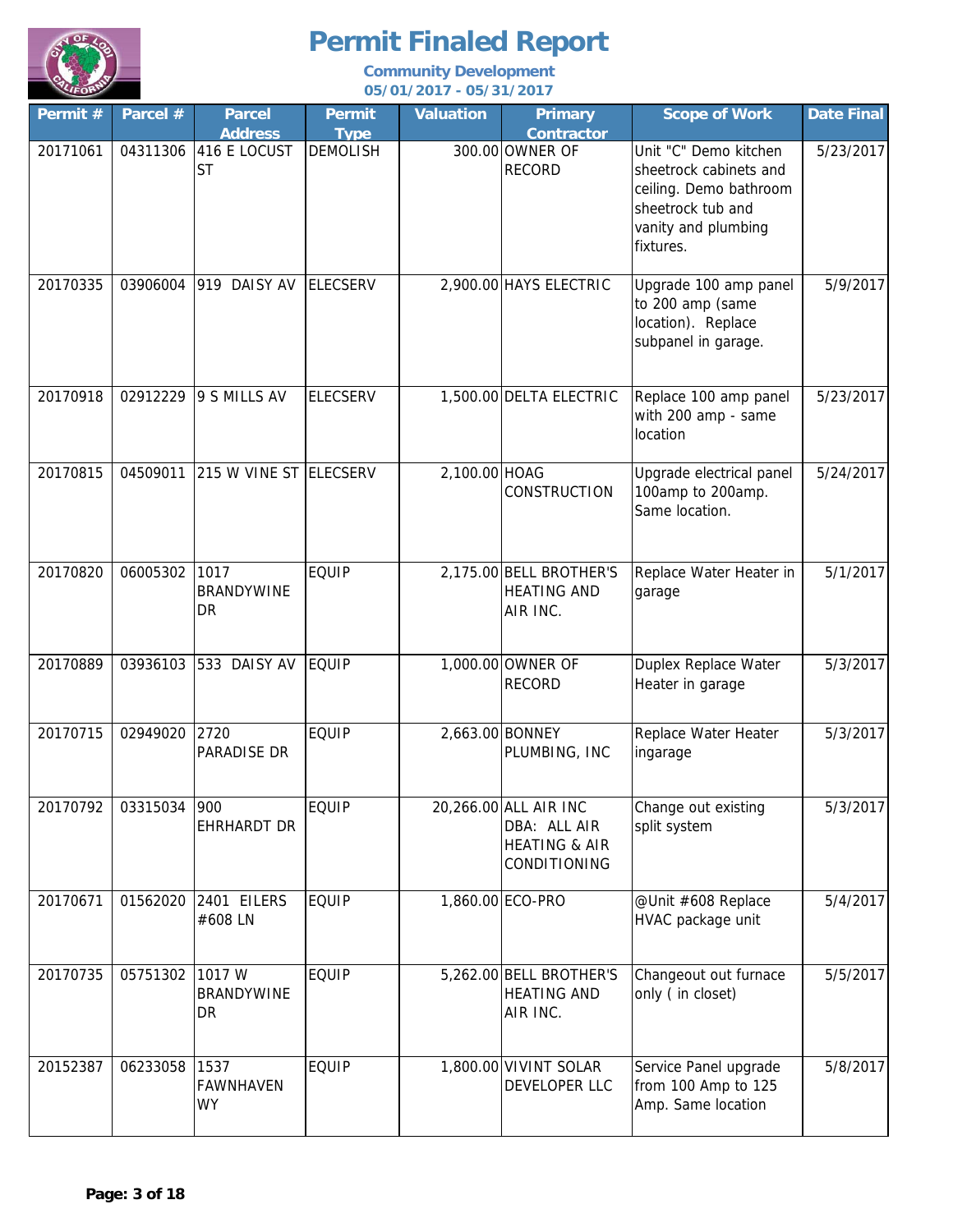

| Permit # | Parcel # | <b>Parcel</b><br><b>Address</b>       | <b>Permit</b><br><b>Type</b> | <b>Valuation</b> | <b>Primary</b><br><b>Contractor</b>                      | <b>Scope of Work</b>                                                                                                     | <b>Date Final</b> |
|----------|----------|---------------------------------------|------------------------------|------------------|----------------------------------------------------------|--------------------------------------------------------------------------------------------------------------------------|-------------------|
| 20170864 | 02909405 | 2032 JERRY<br>LN                      | <b>EQUIP</b>                 |                  | 1,293.00 CALIFORNIA<br><b>DELTA</b><br>MECHANICAL        | Replace Water Heater.<br>Like for like.                                                                                  | 5/9/2017          |
| 20170319 |          | 02710220 621 S ALTO WY EQUIP          |                              |                  | $9,413.00$ HONEYS AIR INC                                | Replace existing HVAC<br>package unit. like for<br>like.                                                                 | 5/10/2017         |
| 20170572 | 02735017 | 1150 VIENNA<br>DR                     | <b>EQUIP</b>                 |                  | 7,800.00 GARY A EDWARDS Install 2 outlets at             | island from existing<br>power at cabinet wall.                                                                           | 5/11/2017         |
| 20170496 | 04302517 | 9 W LOCUST<br><b>ST</b>               | <b>EQUIP</b>                 |                  | 1,590.00 DALLAS DEAN<br><b>KORT</b>                      | "5 Window Beer Co"<br>Install conduit and wire<br>to supply bar cabinet<br>and dishwasher from<br>existing 200amp panel. | 5/11/2017         |
| 20162776 | 05831015 | 1542 AMBER<br><b>LEAF WY</b>          | <b>EQUIP</b>                 |                  | 6,299.00 ROD JOHNSON<br>AIR, INC                         | HVAC condensor and<br>furnace changeout                                                                                  | 5/15/2017         |
| 20170765 | 04731214 | 443 E VINE ST                         | <b>EQUIP</b>                 |                  | 2,625.00 WALLY MASTERS<br>ELECTRICAL<br><b>SERVICES</b>  | Upgrade 100 amp<br>electrical service panel<br>to 125 amp.                                                               | 5/15/2017         |
| 20170980 | 05845002 | 1917<br><b>JAMESTOWN</b><br>DR        | <b>EQUIP</b>                 |                  | 850.00 ABILITY ACCESS<br>PLUMBING &<br><b>ROOTER</b>     | Replace Water Heater -<br>in garage                                                                                      | 5/15/2017         |
| 20170847 | 05814005 | 1618 S LOWER EQUIP<br>SACRAMENT<br>RD |                              |                  | 5,280.00 LODI SERVICE<br><b>HEATING &amp;</b><br>COOLING | Change Out HVAC Roof<br>top packet unit                                                                                  | 5/16/2017         |
| 20170898 | 03121020 | 540<br>CARDINAL ST                    | <b>EQUIP</b>                 |                  | 3,500.00 OWNER OF<br><b>RECORD</b>                       | Service Panel upgrade<br>from 70amp to 200amps                                                                           | 5/16/2017         |
| 20170947 | 01556023 | 2826<br><b>CUMBRIA WY</b>             | <b>EQUIP</b>                 |                  | 8,950.00 BAKERS HEATING<br>& AIR                         | Change out HVAC,<br>furnace, coil-garage,<br>condenser on ground                                                         | 5/16/2017         |
| 20152335 | 03522028 | 712 CROSS ST EQUIP                    |                              |                  | 1,100.00 MISSION<br>ELECTRIC                             | Upgrade existing service<br>panel from 100 Amp to<br>200 Amp. Same location                                              | 5/16/2017         |
| 20162920 | 03307233 | 1519 W VINE<br><b>ST</b>              | <b>EQUIP</b>                 |                  | 1,500.00 ASAP ELECTRIC                                   | Replace 100 amp<br>service panel with 100<br>amp panel.Same<br>location                                                  | 5/17/2017         |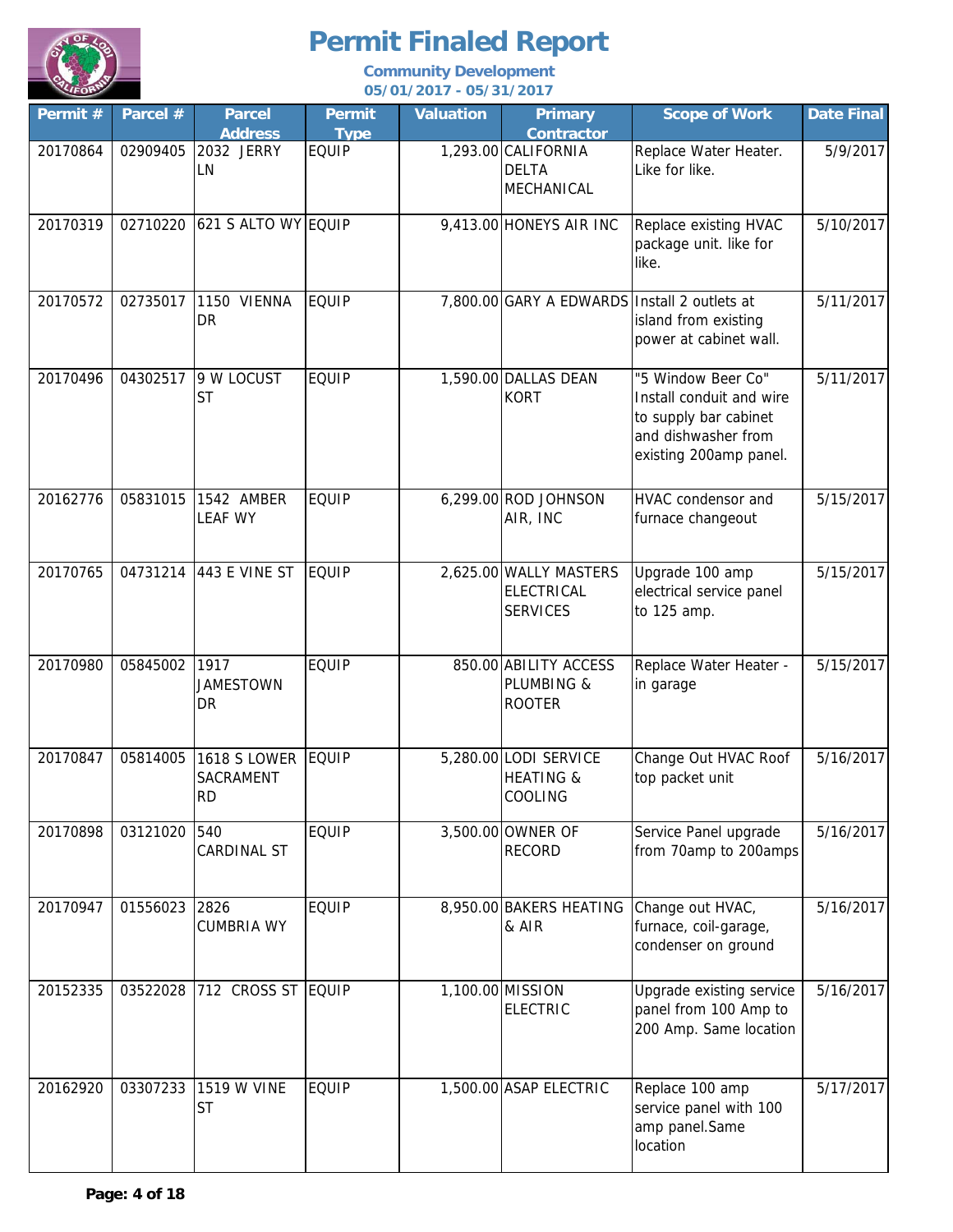

| Permit # | Parcel # | <b>Parcel</b><br><b>Address</b> | <b>Permit</b><br><b>Type</b> | <b>Valuation</b> | <b>Primary</b><br><b>Contractor</b>                      | <b>Scope of Work</b>                                                                                                         | <b>Date Final</b> |
|----------|----------|---------------------------------|------------------------------|------------------|----------------------------------------------------------|------------------------------------------------------------------------------------------------------------------------------|-------------------|
| 20170978 | 03716014 | 900 W PINE ST EQUIP             |                              |                  | 9,400.00 LAWSON'S<br>PLUMBING &<br><b>DRAIN CLEANING</b> | Sewer line replacement<br>in backyard-approx. 80'                                                                            | 5/17/2017         |
| 20170648 | 02936006 | 24 ELDERICA<br>WY               | <b>EQUIP</b>                 | 18,581.00 BONNEY | PLUMBING, INC                                            | Change out HVAC split<br>system                                                                                              | 5/17/2017         |
| 20170989 | 02905025 | 2330 TEJON<br><b>ST</b>         | <b>EQUIP</b>                 |                  | 5,200.00 LOZANO INDOOR<br>ENVIRONMENTAL                  | @ 2332 Tejon Street -<br>HVAC package unit<br>change out on roof                                                             | 5/17/2017         |
| 20170612 | 03714010 | 110N<br><b>CRESCENT AV</b>      | <b>EQUIP</b>                 |                  | 9,500.00 SCOTT LOVOTTI                                   | Change out split system<br>like for like.                                                                                    | 5/18/2017         |
| 20163030 | 03322004 | 425 CLOWE CT EQUIP              |                              |                  | 4,619.00 GIDDENS<br><b>BROTHERS INC</b>                  | Install Fireplace insert<br>use existing 1/2" gas<br>line                                                                    | 5/19/2017         |
| 20162964 | 03105032 | 1526<br>CARDINAL ST             | <b>EQUIP</b>                 |                  | 350.00 OWNER OF<br><b>RECORD</b>                         | Install appx 60LF of<br>dedicated gas line for<br>new fireplace insert.<br>(Fireplace insert not<br>included on this permit) | 5/24/2017         |
| 20170814 | 04509011 | 215 W VINE ST EQUIP             |                              | 9,000.00 HOAG    | <b>CONSTRUCTION</b>                                      | HVAC changeout split<br>system.                                                                                              | 5/25/2017         |
| 20171060 | 02912114 | 2039 OXFORD<br>WY               | EQUIP                        |                  | 2,378.00 BONNEY<br>PLUMBING, INC                         | install new dedicated<br>1/2 inch gas line from<br>meter to cooktop.                                                         | 5/25/2017         |
| 20170987 | 04508022 | <b>816 S LEE AV</b>             | <b>EQUIP</b>                 |                  | 3,500.00 STAGECOACH<br>PLUMBING                          | Replace sewer and<br>water line in backyard                                                                                  | 5/30/2017         |
| 20162852 | 02709001 | 2320 W LODI<br>AV               | <b>EQUIP</b>                 |                  |                                                          | 2,450.00 Essential Plumbing Relocate and replace<br>water heater to garage.<br>Add 15 feet of gas line.                      | 5/31/2017         |
| 20171126 | 05833048 | 1729 AMBER<br><b>LEAF WY</b>    | <b>EQUIP</b>                 |                  | 1,450.00 STEVE GARRISON<br>PLUMBING, INC.                | Replace Water Heater                                                                                                         | 5/31/2017         |
| 20162138 | 02955013 | 3073<br><b>LOMBARD ST</b>       | <b>FIRE</b>                  |                  | 0.00 Barsotti's Fire<br>Protection                       | Fire Sprinklers for New<br>Single Family Dwelling<br>MP302                                                                   | 5/1/2017          |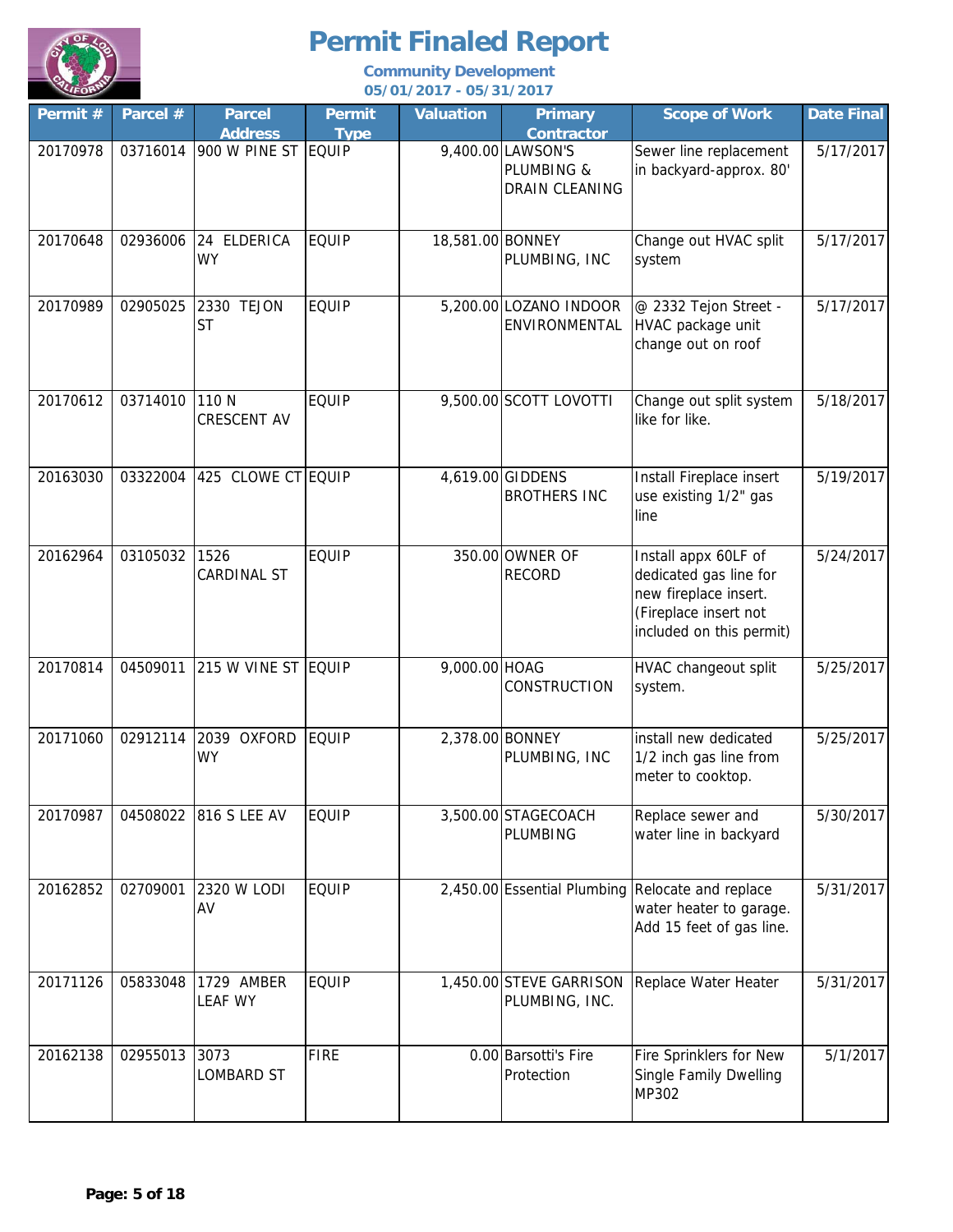

| Permit # | Parcel # | <b>Parcel</b><br><b>Address</b>   | <b>Permit</b><br><b>Type</b> | <b>Valuation</b> | <b>Primary</b><br><b>Contractor</b>     | <b>Scope of Work</b>                                                                                        | <b>Date Final</b> |
|----------|----------|-----------------------------------|------------------------------|------------------|-----------------------------------------|-------------------------------------------------------------------------------------------------------------|-------------------|
| 20162915 | 05867028 | 136 MERTON<br><b>WY</b>           | <b>FIRE</b>                  |                  | 0.00 THORPE DESIGN                      | Fire Sprinklers for New<br>/Single Family Dwelling<br>MP3                                                   | 5/2/2017          |
| 20162906 | 05867030 | 148 MERTON<br><b>WY</b>           | FIRE                         |                  | 0.00 THORPE DESIGN                      | Fire Sprinklers for New<br>Single Family Dwelling<br>MP <sub>2</sub>                                        | 5/8/2017          |
| 20162297 | 02954014 | 143<br><b>LANDMARK LN</b>         | <b>FIRE</b>                  |                  | 0.00 Barsotti's Fire<br>Protection      | Fire Sprinklers for New<br>Single Family Dwelling.<br>MP402                                                 | 5/8/2017          |
| 20162299 | 02953019 | 173 JUBILEE<br>LN                 | FIRE                         |                  | 0.00 Barsotti's Fire<br>Protection      | Fire Sprinklers for New<br>Single Family Dwelling.<br>MP102                                                 | 5/8/2017          |
| 20162301 | 02956027 | 3025<br><b>RADIANCE ST</b>        | <b>FIRE</b>                  |                  | 0.00 Barsotti's Fire<br>Protection      | Fire Sprinklers for New<br>Single Family Dwelling.<br>MP202                                                 | 5/9/2017          |
| 20171010 | 04302517 | 9 W LOCUST<br><b>ST</b>           | <b>FIRE</b>                  |                  | 0.00 CEN CAL FIRE<br><b>SYSTEMS INC</b> | Overhead fire sprinkler<br>tenant improvement (3<br>heads) - "Five Window<br>Brewing Co"                    | 5/11/2017         |
| 20162302 | 02956028 | 3031<br><b>RADIANCE ST</b>        | <b>FIRE</b>                  |                  | 0.00 Barsotti's Fire<br>Protection      | Fire Sprinklers for New<br>Single Family Dwelling.<br>MP 203                                                | 5/15/2017         |
| 20162298 | 02955002 | 103 NOBLE AV FIRE                 |                              |                  | 0.00 Barsotti's Fire<br>Protection      | Fire Sprinklers for New<br>Single Family Dwelling.<br>MP302                                                 | 5/15/2017         |
| 20162912 |          | 05867029 142 MERION<br><b>WY</b>  | FIRE                         |                  | 0.00 THORPE DESIGN                      | Fire Sprinklers for New<br>Single Family Dwelling<br>MP1                                                    | 5/15/2017         |
| 20163312 | 05867036 | 151 LEBARON<br>BL                 | FIRE                         |                  | 0.00 THORPE DESIGN                      | Fire Sprinklers for New<br>Single Family dwelling<br>MP1                                                    | 5/17/2017         |
| 20162918 | 05867013 | <b>MERTON</b><br>131<br><b>WY</b> | <b>FIRE</b>                  |                  | 0.00 THORPE DESIGN                      | Fire Sprinklers for New<br>Single Family Dwelling<br>MP3                                                    | 5/18/2017         |
| 20162449 | 05814035 | 2350 W<br><b>KETTLEMAN LN</b>     | <b>FIRE</b>                  |                  | 0.00 HCI SYSTEMS,<br>INC.               | Located at Suite 110<br>"Hobby Lobby" -<br>Addition of Fire devices<br>connecting to existing<br>fire alarm | 5/18/2017         |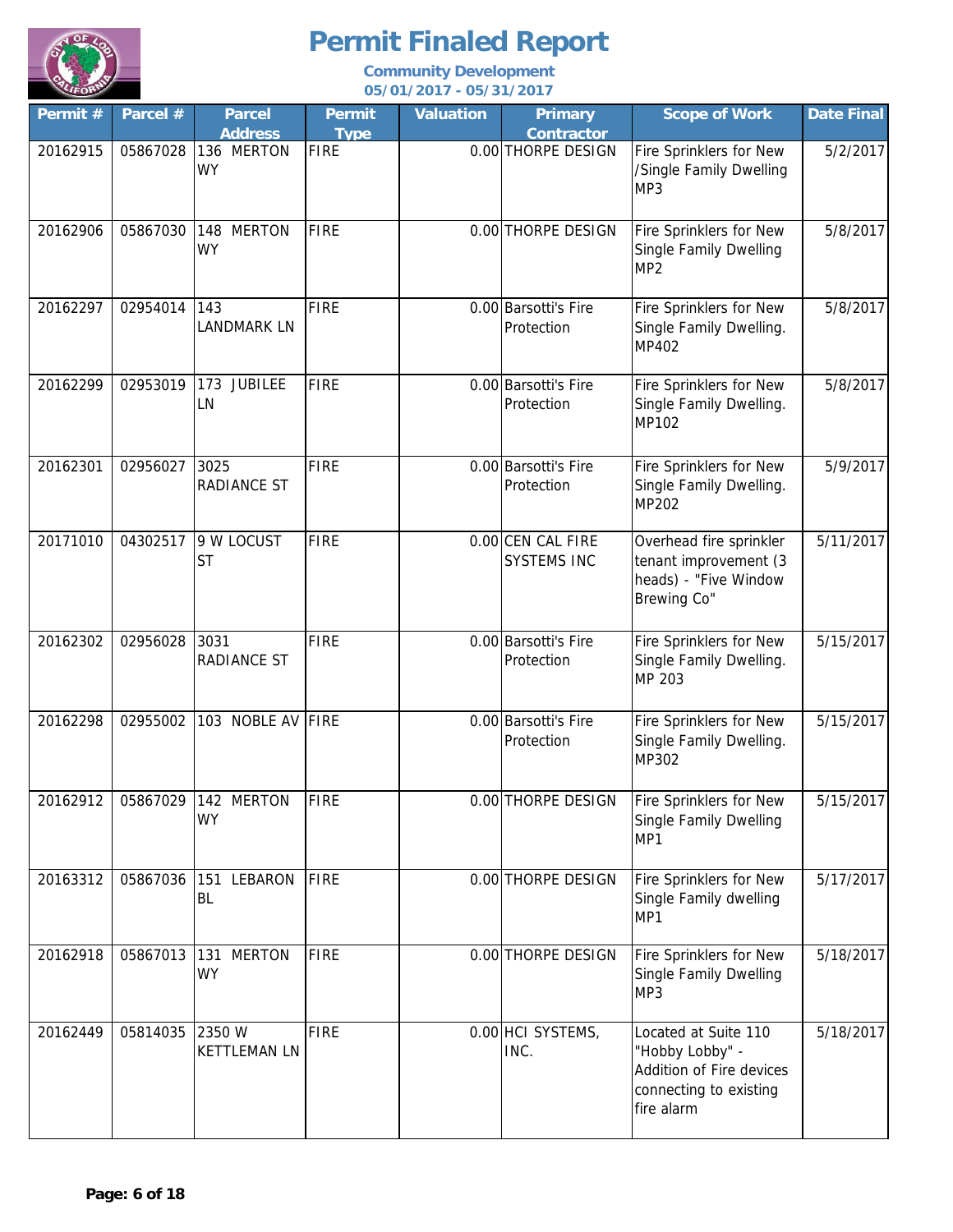

| Permit # | Parcel # | <b>Parcel</b><br><b>Address</b>       | <b>Permit</b><br><b>Type</b> | <b>Valuation</b> | <b>Primary</b><br><b>Contractor</b>            | <b>Scope of Work</b>                                                                                                                                                                               | <b>Date Final</b> |
|----------|----------|---------------------------------------|------------------------------|------------------|------------------------------------------------|----------------------------------------------------------------------------------------------------------------------------------------------------------------------------------------------------|-------------------|
| 20160612 | 02955016 | 3049<br><b>LOMBARD ST</b>             | <b>FIRE</b>                  |                  | 0.00 Barsotti's Fire<br>Protection             | Install Fire Sprinklers in<br>New Single Family<br>Dwelling MP 402                                                                                                                                 | 5/18/2017         |
| 20163340 | 05867039 | 133 LEBARON<br>BL                     | <b>FIRE</b>                  |                  | 0.00 THORPE DESIGN                             | Fire Sprinklers for New<br>Single Family Dwelling<br>MP3                                                                                                                                           | 5/23/2017         |
| 20162616 | 02956072 | 3025<br>CELEBRATION<br>DR             | <b>FIRE</b>                  |                  | 0.00 Barsotti's Fire<br>Protection             | Fire Sprinklers for New<br>Single Family Dwelling<br>MP205                                                                                                                                         | 5/25/2017         |
| 20162615 | 02955025 | 2977<br><b>LOMBARD ST</b>             | <b>FIRE</b>                  |                  | 0.00 Barsotti's Fire<br>Protection             | Fire Sprinklers for New<br>Single Family Dwelling<br>MP401                                                                                                                                         | 5/30/2017         |
| 20170158 | 05846028 | 1611<br><b>CIMMARON DR</b>            | PV                           |                  | 21,000.00 Applied Electrical<br>& Distribution | Install 5.4 kW roof-<br>mounted residential PV<br>system                                                                                                                                           | 5/3/2017          |
| 20170352 | 02915016 | 261<br><b>BENSON</b><br>DR            | PV                           |                  | 25,580.00 West Coast Solar,<br>Inc.            | 7.8 kW PV system.<br>Service Panel upgrade<br>on separate permit                                                                                                                                   | 5/17/2017         |
| 20162640 | 02912412 | 2020 OXFORD<br>WY                     | PV                           |                  | 25,000.00 VIVINT SOLAR<br>DEVELOPER LLC        | Install 9.97 kW Roof<br>Mount pv system                                                                                                                                                            | 5/19/2017         |
| 20162992 | 02723016 | 910 LAVER CT PV                       |                              |                  | 16,576.00 1ST LIGHT<br><b>ENERGY INC</b>       | 10 kW (AC) pv system.<br>Separate permit<br>required for service<br>panel upgrade.                                                                                                                 | 5/23/2017         |
| 20170155 | 05851003 | 2375<br>MEDALLION<br>WY               | PV                           |                  | 14,000.00 SUN KISS SOLAR                       | Install 5kW roof-<br>mounted residential PV<br>system.                                                                                                                                             | 5/24/2017         |
| 20170779 | 02912315 | 2125 CAPELL<br>DR                     | <b>REROOF</b>                |                  | 10,000.00 D W Roofing                          | Tear-off one layer of<br>asphalt shingles and<br>install a cool roof<br>asphalt shingle over<br>existing solid sheeting -<br><b>Owens Corning</b><br><b>TreDefinition Duration</b><br>Shasta White | 5/2/2017          |
| 20170667 | 04108013 | 341 FIRST ST                          | <b>REROOF</b>                |                  | 11,000.00 OWNER OF<br><b>RECORD</b>            | Tear off comp. Install<br>comp. No ducts in the<br>attic                                                                                                                                           | 5/2/2017          |
| 20170633 | 06233079 | 1617<br><b>FALLBROOK</b><br><b>WY</b> | <b>REROOF</b>                |                  | 5,750.00 BAKER ROOFING<br>CO                   | Overlay previous comp<br>roof with cool roof.                                                                                                                                                      | 5/2/2017          |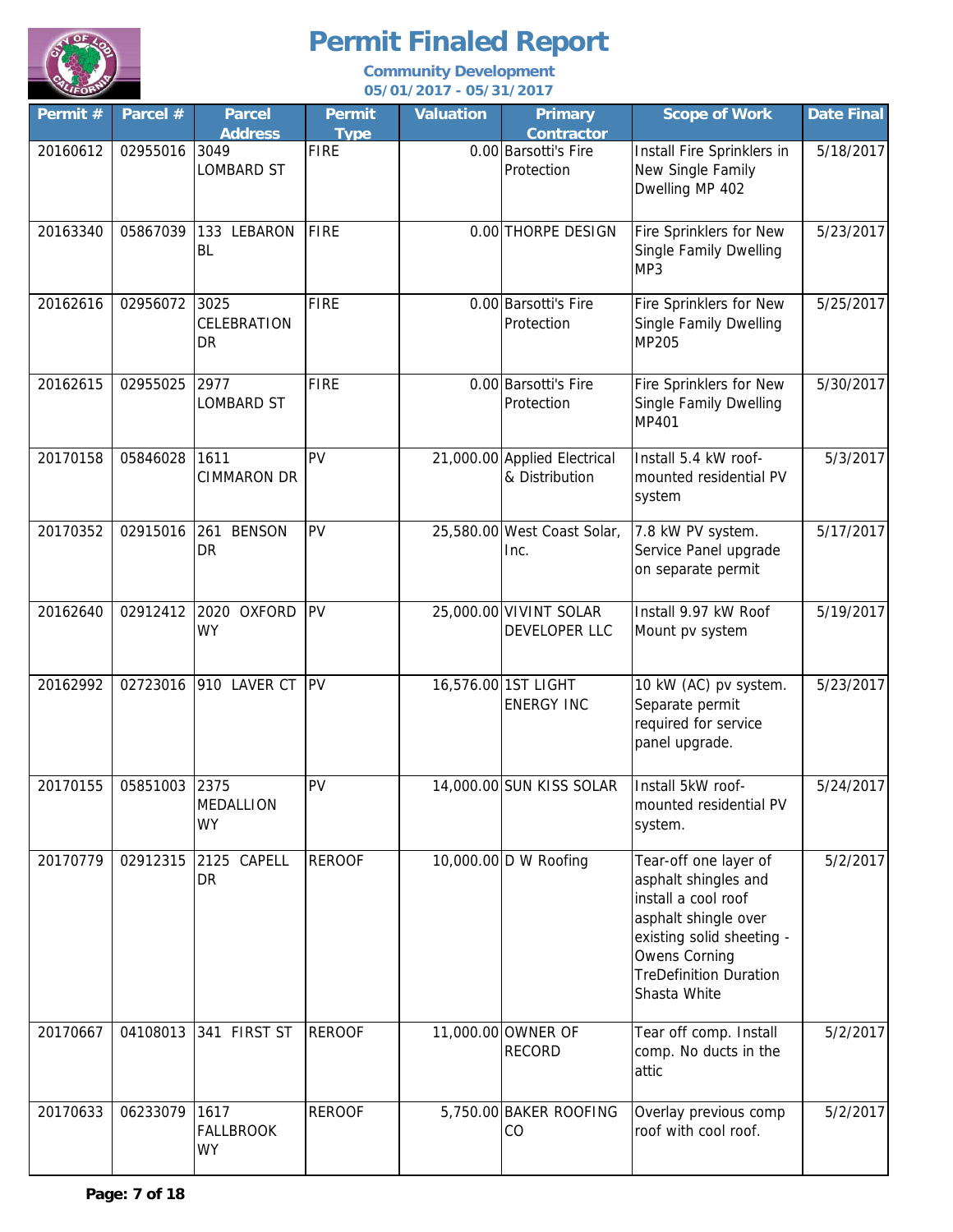

| Permit # | Parcel # | <b>Parcel</b><br><b>Address</b>  | <b>Permit</b><br><b>Type</b> | <b>Valuation</b> | <b>Primary</b><br><b>Contractor</b>                                  | <b>Scope of Work</b>                                                                                                                                                                                                                                                                                           | <b>Date Final</b> |
|----------|----------|----------------------------------|------------------------------|------------------|----------------------------------------------------------------------|----------------------------------------------------------------------------------------------------------------------------------------------------------------------------------------------------------------------------------------------------------------------------------------------------------------|-------------------|
| 20170856 | 04723005 | 815 S<br><b>CENTRAL AV</b>       | <b>REROOF</b>                |                  | 1,000.00 OWNER OF<br><b>RECORD</b>                                   | Tear off comp. Solid<br>Sheathed. Install Comp.<br>No ducts in attic.                                                                                                                                                                                                                                          | 5/4/2017          |
| 20170857 | 03103014 | 1815 ROYAL<br><b>CREST DR</b>    | <b>REROOF</b>                | 15,000.00 MUNOZ  | ROOFING, INC.                                                        | Tear off existing tile<br>roof and install Tru-Def<br>Duration - Mountainside<br>cool roof comp over<br>existing sheeting.                                                                                                                                                                                     | 5/4/2017          |
| 20160888 | 04525010 | 8 W VINE ST                      | <b>REROOF</b>                |                  | 34,677.00 QUALITY FIRST<br><b>HOME</b><br><b>IMPROVEMENT</b><br>INC. | Tearoff 1 layer comp<br>and install comp cool<br>roofing material by<br>Timberline.                                                                                                                                                                                                                            | 5/4/2017          |
| 20170498 | 04304802 | 214 S<br>SACRAMENTO<br><b>ST</b> | <b>REROOF</b>                |                  | 32,000.00 ROOF RANGERS                                               | @216 S Sacramento<br>"Comm Bldg" Reroof of<br>overlay of existing BUR<br>with 60 mil. white TPO<br>single ply, mechanically<br>fastened.                                                                                                                                                                       | 5/5/2017          |
| 20170893 | 03922001 | 670 LOUIE AV                     | <b>REROOF</b>                |                  | 3,960.00 HOME ROOFING<br>CO                                          | "Detached Garage" tear<br>off comp. Install comp.                                                                                                                                                                                                                                                              | 5/8/2017          |
| 20170232 | 06010006 | 1426 W<br><b>CENTURY BL</b>      | <b>REROOF</b>                |                  | 152,267.00 GARLAND/DBS<br><b>INC</b>                                 | Located at 2141 S Ham<br>Lane.Fire Station #3:<br><b>Upper Roof Section</b><br>over truck bay: Remove<br>existing roof and install<br>new insulation and built<br>up roof. Lower Roof<br>Section: over living<br>quarters: Install 1 layer<br>of urethane coating<br>over existing roof. Cool<br>Roof Product. | 5/8/2017          |
| 20170894 | 03525518 | 1613 W ELM ST REROOF             |                              |                  | 12,980.00 HOME ROOFING<br>CO                                         | Tear off (1) layer comp<br>and (1) layer cedar<br>shingles. Install 7/16<br>OSB sheathing. Install<br>cool roof                                                                                                                                                                                                | 5/9/2017          |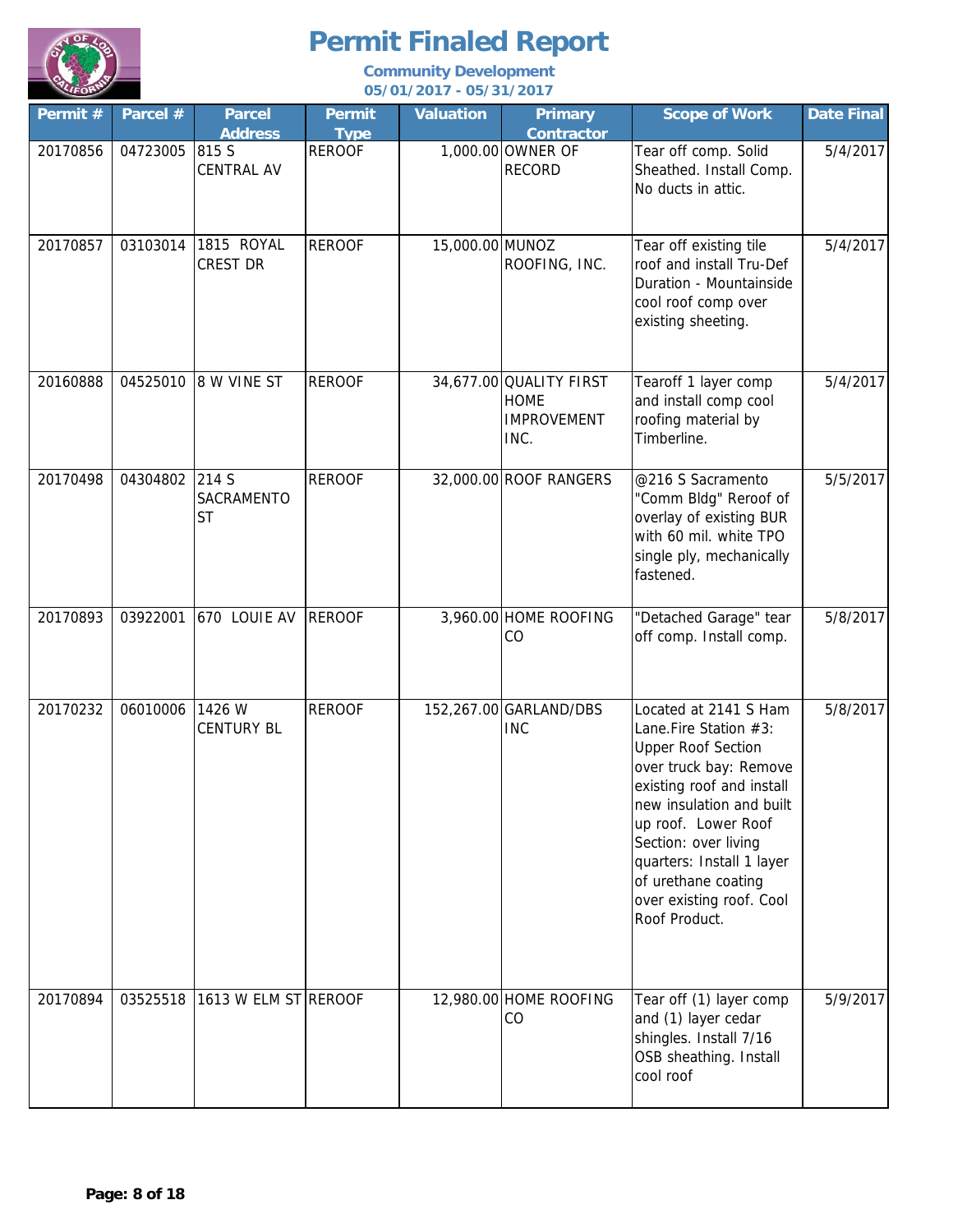

| Permit # | Parcel # | <b>Parcel</b>                           | <b>Permit</b>                | <b>Valuation</b> | <b>Primary</b>                                                | <b>Scope of Work</b>                                                                                         | Date Final |
|----------|----------|-----------------------------------------|------------------------------|------------------|---------------------------------------------------------------|--------------------------------------------------------------------------------------------------------------|------------|
| 20170935 |          | <b>Address</b><br>03531022 529 N HAM LN | <b>Type</b><br><b>REROOF</b> | 7,000.00 MUNOZ   | <b>Contractor</b><br>ROOFING, INC.                            | Overlay Oakridge cool<br>roof comp in Sierra<br>Gray over existing comp.                                     | 5/9/2017   |
| 20170899 | 04308513 | 207 E LOCUST<br><b>ST</b>               | <b>REROOF</b>                |                  | 3,000.00 OWNER OF<br><b>RECORD</b>                            | Tear off 1 layer of<br>comp, reroof with cool<br>roof comp.                                                  | 5/9/2017   |
| 20170952 | 03118402 | 531 RIMBY AV REROOF                     |                              |                  | 6,425.00 BAKER ROOFING<br>CO                                  | Tear off 1 layer of<br>comp, reroof with cool<br>roof comp.                                                  | 5/10/2017  |
| 20170970 | 04524031 | 808 S SCHOOL<br><b>ST</b>               | <b>REROOF</b>                | 7,800.00 A-L-S   | <b>CONSTRUCTION</b><br>HOME REPAIR INC                        | Remove 1 layer of<br>comp. Install comp.<br>Cool Roof                                                        | 5/11/2017  |
| 20170977 | 06226028 | 2507 BANYAN<br>DR                       | <b>REROOF</b>                |                  | 9,000.00 DELTA BAY<br><b>BUILDERS &amp;</b><br><b>ROOFING</b> | Duplex - Tear off 1<br>layer of comp shingles,<br>reroof with cool roof<br>comp.                             | 5/11/2017  |
| 20170940 |          | 03716003 2 N AVENA AV                   | <b>REROOF</b>                |                  | 7,000.00 King of Heights                                      | Tear off comp. Solid<br>sheathed. Install comp.<br>Cool roof.                                                | 5/15/2017  |
| 20170862 | 03322006 | 434 CLOWE CT REROOF                     |                              |                  | 10,000.00 CALIFORNIA<br><b>ROOFING</b>                        | Tear off tile. Solid<br>sheathed. Install comp.<br>Cool roof. Not doing<br>the garage (flat roof<br>portion) | 5/15/2017  |
| 20171000 | 04714008 | 216 MAPLE ST REROOF                     |                              |                  | 3,000.00 OWNER OF<br><b>RECORD</b>                            | "House Only" Tear off<br>comp. Solid sheathed.<br>Install comp. Cool Roof                                    | 5/16/2017  |
| 20171001 | 04714008 | 216 MAPLE ST REROOF                     |                              |                  | 3,000.00 OWNER OF<br><b>RECORD</b>                            | "Detached Garage Only"<br>Tear off comp. install<br>comp.                                                    | 5/16/2017  |
| 20170907 | 04311307 | 420 E LOCUST<br><b>ST</b>               | <b>REROOF</b>                |                  | 9,900.00 OWNER OF<br><b>RECORD</b>                            | Apt Bldg 6-plex: Tear<br>off existing comp.<br>Install comp. Cool roof.                                      | 5/17/2017  |
| 20171040 | 06011019 | 1131<br>DARTMOOR CI                     | <b>REROOF</b>                | 7,000.00 A-L-S   | <b>CONSTRUCTION</b><br>HOME REPAIR INC                        | Remove 1 layer of<br>comp, install cool roof<br>comp.                                                        | 5/18/2017  |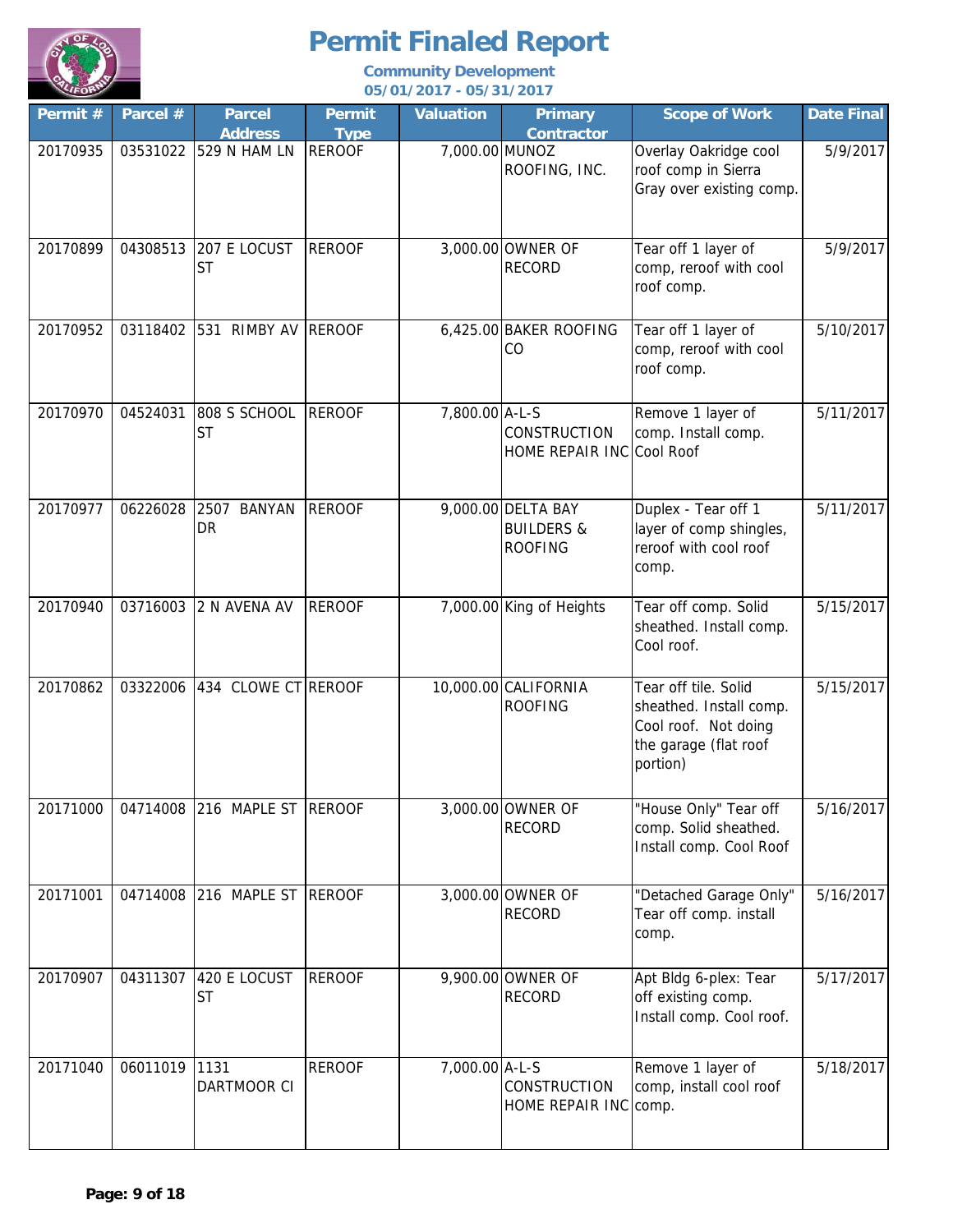

| Permit # | Parcel # | <b>Parcel</b><br><b>Address</b>   | <b>Permit</b><br><b>Type</b> | <b>Valuation</b> | <b>Primary</b><br><b>Contractor</b>           | <b>Scope of Work</b>                                                                                                                                                                                                   | <b>Date Final</b> |
|----------|----------|-----------------------------------|------------------------------|------------------|-----------------------------------------------|------------------------------------------------------------------------------------------------------------------------------------------------------------------------------------------------------------------------|-------------------|
| 20170858 | 06208013 | 498 E<br><b>KETTLEMAN LN</b>      | <b>REROOF</b>                | 12,000.00 MUNOZ  | ROOFING, INC.                                 | "Commercial" "Peterson<br>& Co" Tear off 1 layer<br>of tile roofing and install<br>o/c Woodcrest<br>Presidential life time<br>roofing material over<br>existing solid sheeting.<br>Add insulation to meet<br>title 24. | 5/18/2017         |
| 20171029 | 03107014 | 1218 S<br><b>FAIRMONT AV</b>      | <b>REROOF</b>                |                  | 4,950.00 DAVID W BRAZIL<br>ROOFING, INC       | Reroof over existing<br>single layer of comp<br>using cool roof comp.                                                                                                                                                  | 5/19/2017         |
| 20171024 | 06007075 | 721 PINOT<br><b>NOIR DR</b>       | <b>REROOF</b>                |                  | 10,000.00 OWNER OF<br><b>RECORD</b>           | Going over 1 layer of<br>comp with comp cool<br>roof                                                                                                                                                                   | 5/22/2017         |
| 20170632 | 03515020 | 201 S<br><b>CORINTH AV</b>        | <b>REROOF</b>                |                  | 11,980.00 BAKER ROOFING<br>CO                 | Tear off previous 1<br>layer of comp and<br>install cool roof.                                                                                                                                                         | 5/22/2017         |
| 20170960 | 06204507 | 1636 S<br>SACRAMENTO<br><b>ST</b> | <b>REROOF</b>                |                  | 3,500.00 OWNER OF<br><b>RECORD</b>            | Tear off comp. Install<br>comp. Cool roof                                                                                                                                                                              | 5/22/2017         |
| 20162754 | 04518015 | 830 S<br>PLEASANT AV              | <b>REROOF</b>                |                  | 8,952.00 BAKER ROOFING<br>CO                  | Tear of existing comp.<br>Install comp. Cool roof.                                                                                                                                                                     | 5/22/2017         |
| 20170853 | 02915001 | 2124 CAPELL<br>DR                 | <b>REROOF</b>                |                  | 3,000.00 CULBERTSON<br>CONSTRUCTION           | Remove tile roof over<br>porch area only. Repair<br>dry rot, repaper and<br>replace tiles. Replace<br>garage man door.                                                                                                 | 5/23/2017         |
| 20171066 | 03525432 | <b>62 S CORINTH</b><br>AV         | <b>REROOF</b>                |                  | 11,724.00 FAMES PAINTING<br><b>AND ROOFIN</b> | Tear off 2 layers of<br>comp, reroof with cool<br>roof comp.                                                                                                                                                           | 5/23/2017         |
| 20171045 | 04722021 | 807 S<br><b>CENTRAL AV</b>        | <b>REROOF</b>                |                  | 2,000.00 OWNER OF<br><b>RECORD</b>            | Overlay existing 1 layer<br>of comp with comp.<br>Cool Roof.                                                                                                                                                           | 5/23/2017         |
| 20170916 | 03940044 | 1000<br>KIRKWOOD DR               | <b>REROOF</b>                |                  | 10,000.00 LOCKEFORD<br><b>ROOFING</b>         | Tear off tile roof. Install<br>composition. Cool Roof                                                                                                                                                                  | 5/24/2017         |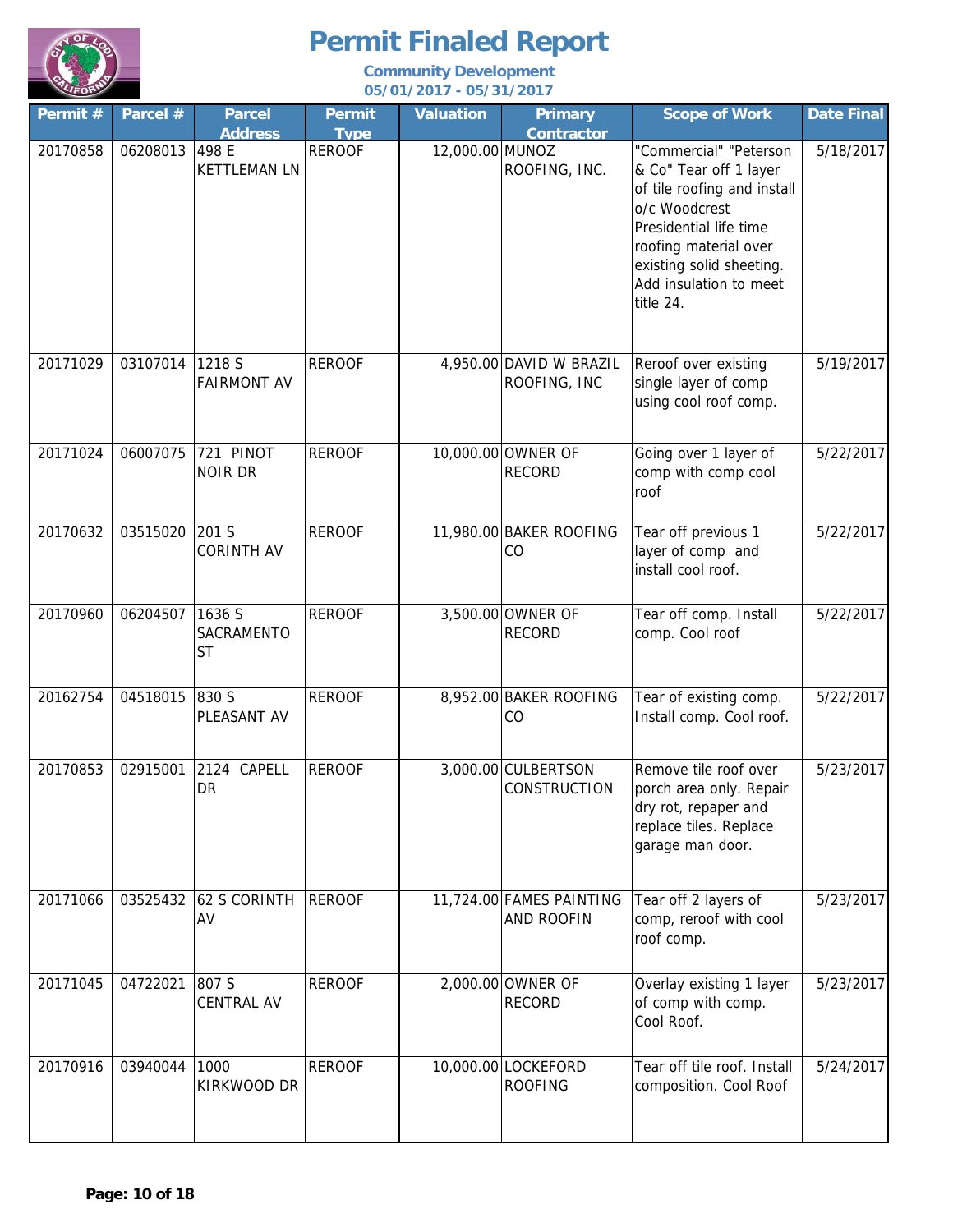

| Permit # | Parcel #     | <b>Parcel</b><br><b>Address</b> | <b>Permit</b><br><b>Type</b> | <b>Valuation</b> | <b>Primary</b><br><b>Contractor</b>                    | <b>Scope of Work</b>                                                                                                                                                                                         | Date Final |
|----------|--------------|---------------------------------|------------------------------|------------------|--------------------------------------------------------|--------------------------------------------------------------------------------------------------------------------------------------------------------------------------------------------------------------|------------|
| 20170965 | 03120032 511 | TAMARACK DR                     | <b>REROOF</b>                |                  | 1,000.00 Came's Roofing<br>Inc                         | Detached garage - Tear<br>off comp shingles,<br>reroof with cool roof<br>comp.                                                                                                                               | 5/24/2017  |
| 20171089 | 02919014     | 2327 BURTON<br><b>WY</b>        | <b>REROOF</b>                |                  | 9,000.00 Prestige Roofing                              | Tear off 1 layer of<br>comp, reroof with cool<br>roof comp shingles                                                                                                                                          | 5/25/2017  |
| 20171100 | 02912216     | 8 S<br>CAMBRIDGE<br>DR          | <b>REROOF</b>                |                  | 8,960.00 ALL WEATHER<br><b>ROOFING</b><br>COMPANY INC. | Tear off 1 layer of<br>comp. Install comp.<br>Cool Roof                                                                                                                                                      | 5/25/2017  |
| 20171026 | 03315008     | 910 DIANNA<br>DR                | <b>REROOF</b>                | 20,000.00 MUNOZ  | ROOFING, INC.                                          | Tear off (1) layer of tile.<br>Install 7/16 OSB Install<br>comp. Has R-38<br>insulation in attic.                                                                                                            | 5/25/2017  |
| 20171031 | 03929053     | 800 GRANT AV REROOF             |                              |                  | 15,536.00 PHOENIX<br>ROOFING CO INC                    | Tear off comp. Solid<br>Sheathed. Install comp.<br>Cool Roof                                                                                                                                                 | 5/25/2017  |
| 20170786 | 04714037     | 331 E VINE ST                   | <b>REROOF</b>                |                  | 6,000.00 Prestige Roofing                              | Tear off comp. Install<br>comp. Install vents and<br>R-38 insulation.                                                                                                                                        | 5/30/2017  |
| 20170591 | 04725020     | 317<br><b>CONCORD ST</b>        | <b>REROOF</b>                |                  | 4,000.00 OWNER OF<br><b>RECORD</b>                     | Remove existing comp.<br>Solid sheathed. Install<br>comp.                                                                                                                                                    | 5/31/2017  |
| 20170934 | 04116303     | 321 N SCHOOL<br><b>ST</b>       | <b>REROOF</b>                |                  | 7,282.00 SMITH COATINGS                                | "Detached Garage" Tear<br>off comp. Install comp.                                                                                                                                                            | 5/31/2017  |
| 20170851 | 04307115     | 10 N MAIN ST                    | <b>REROOF</b>                |                  | 8,900.00 J R ROOFING                                   | "Comm Building" Tear<br>off 1 layer of cap sheet<br>roof and install heavy<br>torch roof. Flat roof                                                                                                          | 5/31/2017  |
| 20170409 | 06220007     | 422 W<br><b>CENTURY BL</b>      | <b>RESADDRP</b>              |                  | 30,000.00 OWNER OF<br><b>RECORD</b>                    | Fire repair kitchen (all<br>interior work) Interior<br>painting, repair<br>damaged electrical,<br>smoke detectors,<br>replace return air ducts<br>overhead, & exhaust<br>fan, drywall, cabinets &<br>floors. | 5/2/2017   |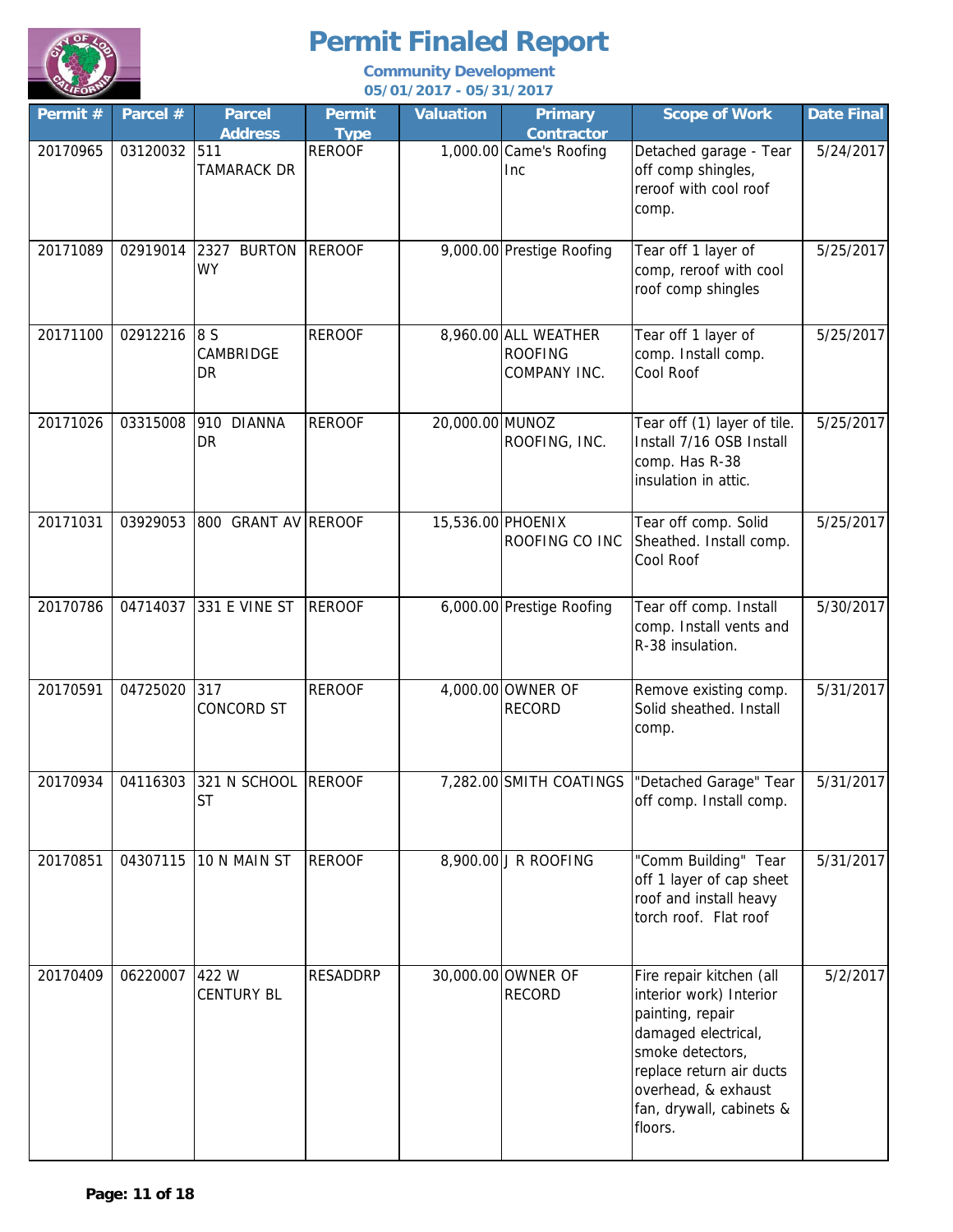

| Permit # | Parcel # | <b>Parcel</b><br><b>Address</b> | <b>Permit</b><br><b>Type</b> | <b>Valuation</b> | <b>Primary</b><br>Contractor                                 | <b>Scope of Work</b>                                                                                                                                                                                | <b>Date Final</b> |
|----------|----------|---------------------------------|------------------------------|------------------|--------------------------------------------------------------|-----------------------------------------------------------------------------------------------------------------------------------------------------------------------------------------------------|-------------------|
| 20152211 | 03708007 | <b>8 S FAIRMONT</b><br>AV       | <b>RESADDRP</b>              |                  | 30,000.00 OWNER OF<br><b>RECORD</b>                          | Add new master<br>bedroom.(288 sq. ft.)<br>Convert existing<br>bedroom to Hallway &<br>closet. Remodel master<br>bathroom. Upgrade<br>existing 100 Amp panel<br>to 200 Amp panel.<br>Same location. | 5/2/2017          |
| 20170823 | 04735207 | 416 HILBORN<br><b>ST</b>        | <b>RESADDRP</b>              |                  | 2,500.00 THE GLASS SHOP                                      | Replace 12 windows<br>like for like                                                                                                                                                                 | 5/3/2017          |
| 20162324 | 03938023 | 777 PALM AV                     | <b>RESADDRP</b>              |                  | 145,000.00 HAGGERTY<br><b>CONSTRUCTION</b><br><b>INC</b>     | Fire repair to single-<br>family dwelling per<br>letter attached to PE<br>#20162008                                                                                                                 | 5/5/2017          |
| 20170314 | 02945035 | 2622<br><b>PONDEROSA</b><br>DR  | <b>RESADDRP</b>              | 14,500.00 WOLFE  | CONSTRUCTION<br>COMPANY                                      | Remodel existing<br>master bathroom<br>upstairs.                                                                                                                                                    | 5/5/2017          |
| 20170577 | 06237060 | 341<br><b>CENTURY</b><br>BL     | RESADDRP                     |                  | 10,000.00 OWNER OF<br><b>RECORD</b>                          | Tear off existing shake<br>roof. Install 7/16 OSB<br>sheathing. Install R-38<br>in attic. Install comp.                                                                                             | 5/8/2017          |
| 20170276 | 02908801 | 415 RAINIER<br>DR               | <b>RESADDRP</b>              |                  | 10,300.00 HONEYS AIR INC                                     | "Duplex" Install new<br>(cut-in) package unit on<br>roof.                                                                                                                                           | 5/8/2017          |
| 20170170 | 02932086 | 2477<br>CENTRAL<br>PARK DR      | <b>RESADDRP</b>              | 5,000.00 JAMES   | GALARNEAU<br>ELECTRIC, INC.<br>dba JG<br><b>CONSTRUCTION</b> | Remove existing<br>shower pan, tile walls<br>and add green board.<br>Install new shower pan,<br>install green board<br>drywall to wall (existing<br>shower) Install new<br>shower valve.            | 5/8/2017          |
| 20163440 | 03123503 | 1116<br>DOWNING DR              | RESADDRP                     |                  | 10,677.00 DAVID W BRAZIL<br>ROOFING, INC                     | Tear off two existing<br>layers of comp and<br>install comp Install 7/16<br>OSB and R38 Insulation.                                                                                                 | 5/9/2017          |
| 20170816 | 02723008 | 2126 W VINE<br><b>ST</b>        | <b>RESADDRP</b>              |                  | 4,300.00 TOKAY GLASS                                         | Retro fit (7) windows<br>and (2) patio doors.                                                                                                                                                       | 5/9/2017          |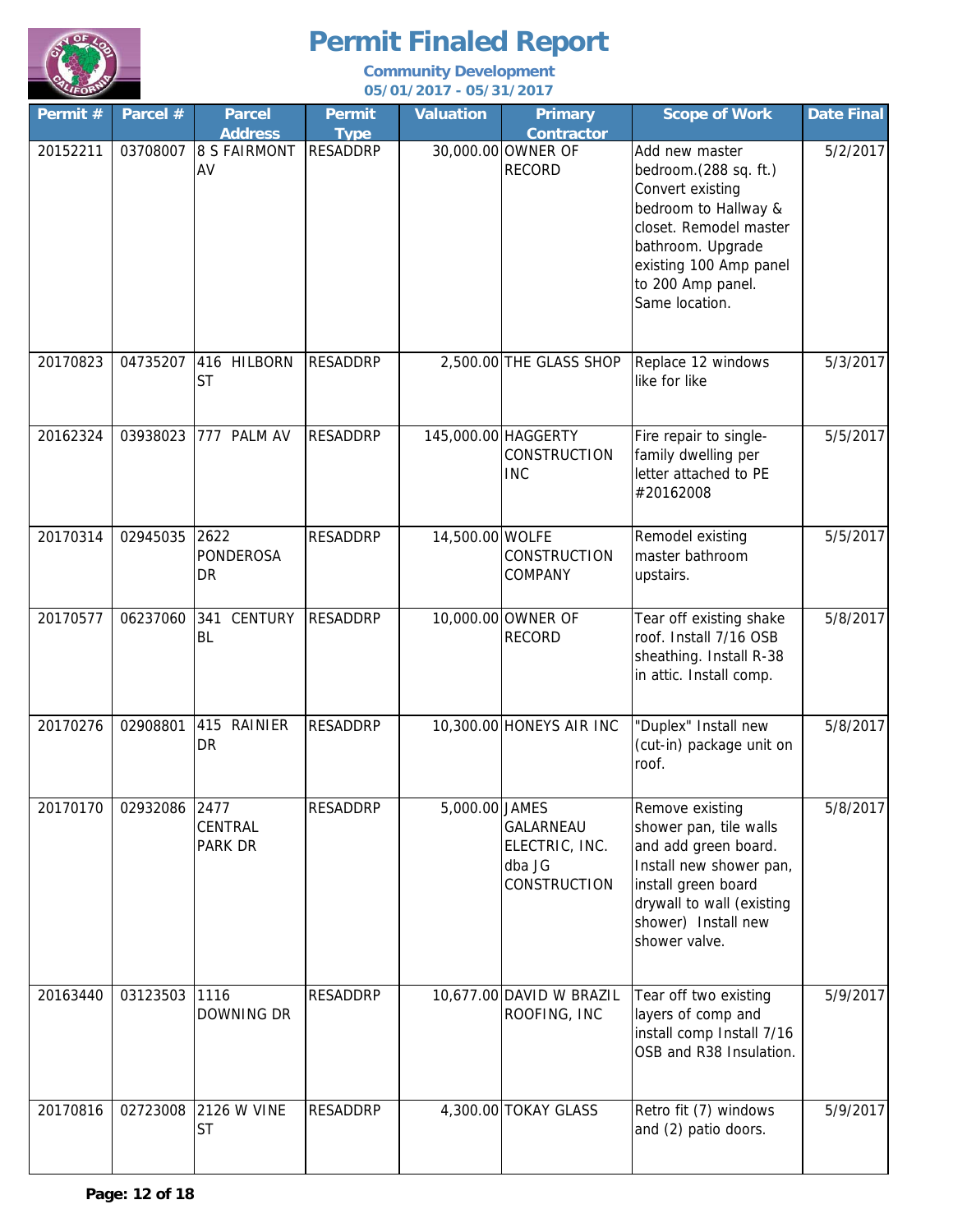

| Permit # | Parcel # | <b>Parcel</b><br><b>Address</b>        | <b>Permit</b><br><b>Type</b> | <b>Valuation</b> | <b>Primary</b><br><b>Contractor</b>   | <b>Scope of Work</b>                                                                                                                                                                                                                           | <b>Date Final</b> |
|----------|----------|----------------------------------------|------------------------------|------------------|---------------------------------------|------------------------------------------------------------------------------------------------------------------------------------------------------------------------------------------------------------------------------------------------|-------------------|
| 20170764 | 03122010 | 904<br>DOWNING DR                      | <b>RESADDRP</b>              |                  | 3,950.00 WEST COAST<br><b>AWNINGS</b> | Install 14.6 x 20' solid<br>non insulated aluminum<br>patio cover with (1) fan.                                                                                                                                                                | 5/10/2017         |
| 20170661 | 04311113 | 333 E ELM ST                           | <b>RESADDRP</b>              |                  | 13,500.00 OWNER OF<br><b>RECORD</b>   | 333 1/2 Alley house.Per<br>property evaluation<br>dated 3/20/17: Remove<br>and replace damaged<br>wall and roof framing,<br>plywood, shingle and<br>electrical. Convert illegal<br>garage conversion of<br>habitable area back into<br>garage. | 5/10/2017         |
| 20161645 |          | 03918143 863 DAISY AV                  | <b>RESADDRP</b>              | 5,013.00 TUDOR   | CONSTRUCTION<br>& REST                | Remove stucco from<br>garage, replace<br>damaged framing,<br>install new anchor bolts<br>and hold downs. Install<br>new plywood sheathing<br>at garage. Replace<br>exterior stucco at<br>garage.                                               | 5/10/2017         |
| 20170991 | 04729018 | 423 POPLAR<br><b>ST</b>                | <b>RESADDRP</b>              | 5,579.00 ROYAL   | PLUMBING &<br>ROOTER SERVICE          | Replace tub/shower<br>liner - Replace valve                                                                                                                                                                                                    | 5/16/2017         |
| 20170824 | 02715006 | 2125 CORBIN<br>LN                      | <b>RESADDRP</b>              |                  | 3,500.00 THE GLASS SHOP               | Replace 8 windows and<br>1 patio door                                                                                                                                                                                                          | 5/16/2017         |
| 20170891 | 03532012 | 500 GERARD<br><b>DR</b>                | <b>RESADDRP</b>              |                  | 14,636.00 OWNER OF<br><b>RECORD</b>   | Relocating closets in<br>master and bedroom<br>#2. Adding window in<br>master bedroom.<br>Legalize conversion of<br>open breezeway into<br>multi purpose room.<br>242 sq ft.                                                                   | 5/16/2017         |
| 20170309 | 02735005 | 1150<br><b>HEIDELBERG</b><br><b>WY</b> | <b>RESADDRP</b>              |                  | 6,000.00 STEPHEN JUMP<br>CONSTRUCTION | Construct interior den<br>room within area of<br>existing living room;<br>framing, electrical &<br>drywall.                                                                                                                                    | 5/16/2017         |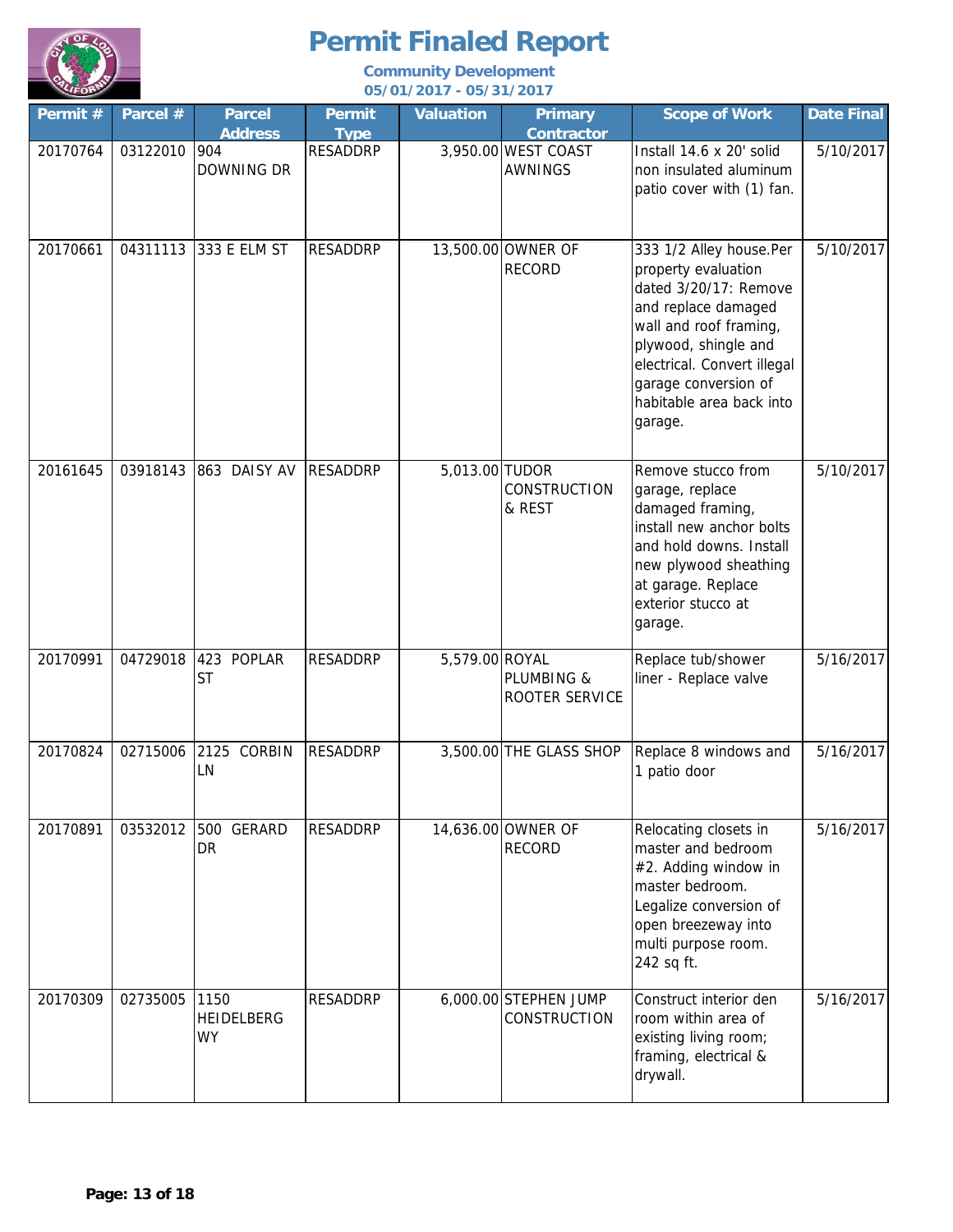

| Permit # | Parcel # | <b>Parcel</b><br><b>Address</b> | <b>Permit</b><br><b>Type</b> | <b>Valuation</b> | <b>Primary</b><br><b>Contractor</b>                        | <b>Scope of Work</b>                                                                                                               | <b>Date Final</b> |
|----------|----------|---------------------------------|------------------------------|------------------|------------------------------------------------------------|------------------------------------------------------------------------------------------------------------------------------------|-------------------|
| 20170819 | 03526009 | 1425<br><b>MARIPOSA WY</b>      | <b>RESADDRP</b>              |                  | 12,387.00 BELL BROTHER'S<br><b>HEATING AND</b><br>AIR INC. | Replace (12) windows<br>and 1 patio door like for<br>like.                                                                         | 5/17/2017         |
| 20171063 | 03122019 | 1026<br>DOWNING DR              | <b>RESADDRP</b>              | 3,500.00 LODI -  | CALIFORNIA<br><b>GLASS COMPANY</b><br>INC.                 | Install (7) retrofit<br>windows and (1) slider.<br>Like for like.                                                                  | 5/18/2017         |
| 20151836 | 04517003 | 910 S LEE AV                    | <b>RESADDRP</b>              |                  | 1,000.00 OWNER OF<br><b>RECORD</b>                         | Kitchen remodel to<br>include replacing sink &<br>new kitchen cabinets.<br>GFCI outlets per Stop<br>Work Notice dated<br>7/22/2015 | 5/18/2017         |
| 20170023 | 03921004 | 715 GRANT AV RESADDRP           |                              | 3,500.00 LODI -  | CALIFORNIA<br><b>GLASS COMPANY</b><br>INC.                 | Replace (9) windows<br>same location. Like for<br>like.                                                                            | 5/19/2017         |
| 20162963 | 02714002 | 315 SHADY<br><b>ACRES DR</b>    | <b>RESADDRP</b>              | 6,000.00 LODI -  | CALIFORNIA<br><b>GLASS COMPANY</b><br>INC.                 | Install (13) replacement<br>windows and (1) patio<br>door. Like for like.                                                          | 5/19/2017         |
| 20170555 | 05849014 | 2410<br>WYNDHAM WY              | <b>RESADDRP</b>              |                  | 2,000.00 OWNER OF<br><b>RECORD</b>                         | Install whole house fan.                                                                                                           | 5/19/2017         |
| 20171019 | 04518015 | 830 S<br>PLEASANT AV            | <b>RESADDRP</b>              |                  | 700.00 BAKER ROOFING<br>CO                                 | Detached garage - Tear<br>off 1 layer of comp,<br>reroof with comp.                                                                | 5/22/2017         |
| 20170413 | 03123306 | 1112 DOVER<br>DR                | <b>RESADDRP</b>              |                  | 12,997.00 THD-HOME<br>SERVICES, INC.                       | Tear off 1 layer of<br>comp, resheet 24 sqs,<br>reroof with comp. Has<br>existing R-38 insulation<br>in attic.                     | 5/22/2017         |
| 20170478 | 06232048 | 100<br><b>SCHLENKER DR</b>      | <b>RESADDRP</b>              |                  | 6,768.00 THD-HOME<br>SERVICES, INC.                        | Replace (8) windows &<br>(1) patio door - like for<br>like                                                                         | 5/23/2017         |
| 20170653 | 03306022 | 844 VIRGINIA<br>AV              | <b>RESADDRP</b>              |                  | 1,900.00 OWNER OF<br><b>RECORD</b>                         | Replace (7) windows,<br>like for like                                                                                              | 5/24/2017         |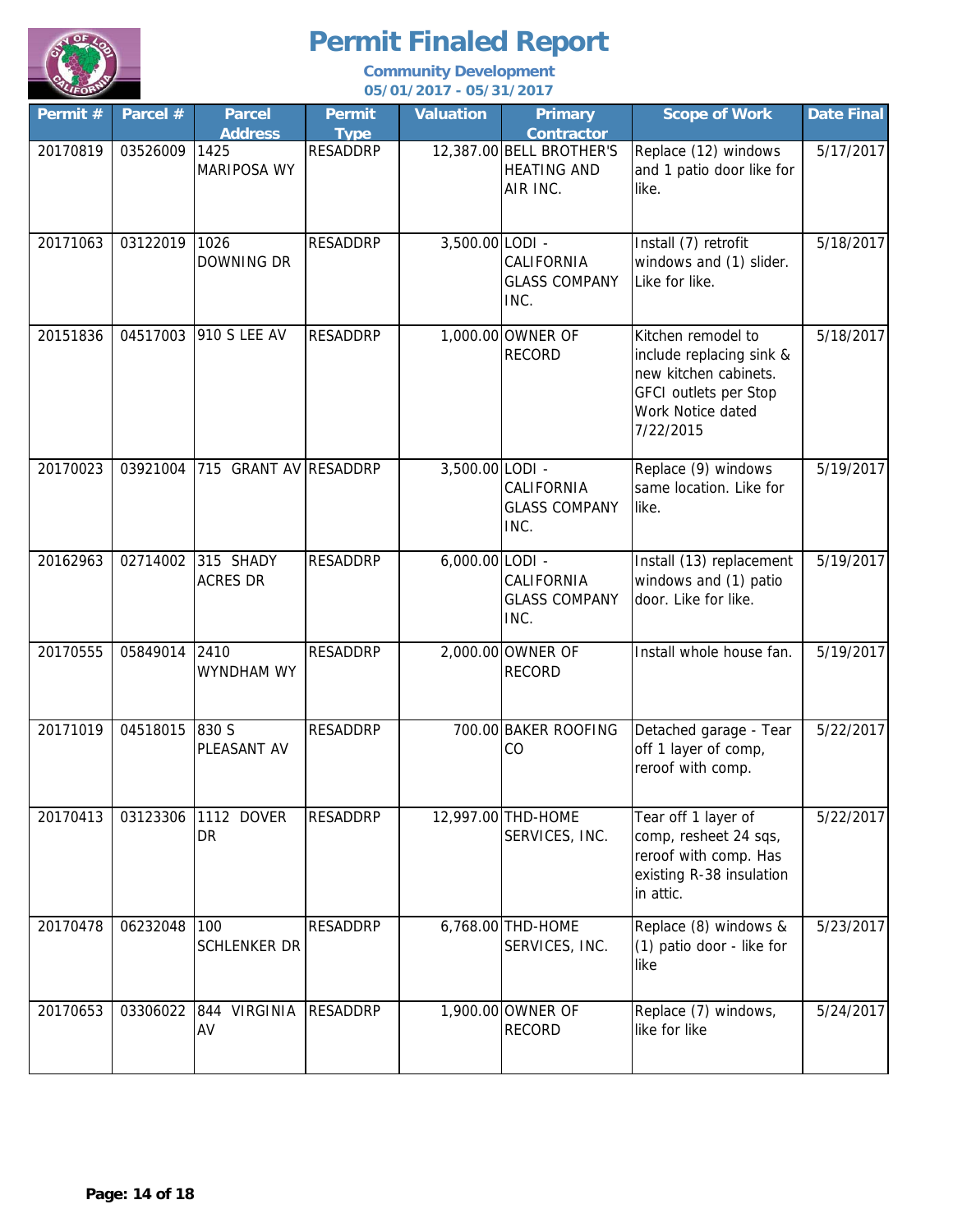

| Permit $#$ | Parcel # | <b>Parcel</b><br><b>Address</b> | <b>Permit</b><br><b>Type</b> | <b>Valuation</b>  | <b>Primary</b><br><b>Contractor</b>                        | <b>Scope of Work</b>                                                                                                                                                                                                                                                                                                                                                                                                                                                                                                                                                                       | Date Final |
|------------|----------|---------------------------------|------------------------------|-------------------|------------------------------------------------------------|--------------------------------------------------------------------------------------------------------------------------------------------------------------------------------------------------------------------------------------------------------------------------------------------------------------------------------------------------------------------------------------------------------------------------------------------------------------------------------------------------------------------------------------------------------------------------------------------|------------|
| 20161915   | 04308713 | 305 E LOCUST<br><b>ST</b>       | <b>RESADDRP</b>              | 170,000.00 5 STAR | CONSTRUCTION                                               | Located in units 1-8:<br>Fire damage repair to<br>electrical, plumbing<br>framing and roof.<br>Replace 200 amp<br>service panel, same<br>location                                                                                                                                                                                                                                                                                                                                                                                                                                          | 5/25/2017  |
| 20170813   |          | 04509011 215 W VINE ST RESADDRP |                              | 6,000.00 HOAG     | <b>CONSTRUCTION</b>                                        | Replace (17) windows<br>like for like.                                                                                                                                                                                                                                                                                                                                                                                                                                                                                                                                                     | 5/25/2017  |
| 20151401   | 04734109 | 324 FLORA ST RESADDRP           |                              | 25,000.00         |                                                            | Major repairs and<br>remodel of entire<br>dwelling: new electrical<br>with all new lighting &<br>fan fixtures, New<br>plumbing and fixtures,<br>new 1/2 bath being<br>placed in utility room,<br>relocate washing<br>machine and dryer hook<br>up, remove and replace<br>damaged sheet rock,<br>frame in and install new<br>windows, new side<br>entry door, relocate<br>basement exterior<br>entrance to interior<br>entrance via Utility<br>room, reroof with<br>comp and stucco<br>dwelling (roof and<br>stucco for garage on<br>separate permit#) - per<br>Notice of Intent<br>#130504 | 5/25/2017  |
| 20162086   | 05850021 | 2256<br><b>HEAVENLY WY</b>      | <b>RESADDRP</b>              |                   | 7,858.00 REVILLE CORP<br>DBA:<br>AMERACOVER<br><b>WEST</b> | Install (2) patio covers<br>(1 with ceiling fan)                                                                                                                                                                                                                                                                                                                                                                                                                                                                                                                                           | 5/30/2017  |
| 20161647   | 04106004 | 424 DAISY AV                    | <b>RESADDRP</b>              |                   | 8,000.00 OWNER OF<br><b>RECORD</b>                         | Adding and correcting<br>plumbing, electrical,<br>mechanical(adding<br>exhaust and intake to<br>tankless water heater)<br>Install tankless water<br>heater. Build laundry<br>closet. Per N & O dated<br>05/12/2016.                                                                                                                                                                                                                                                                                                                                                                        | 5/31/2017  |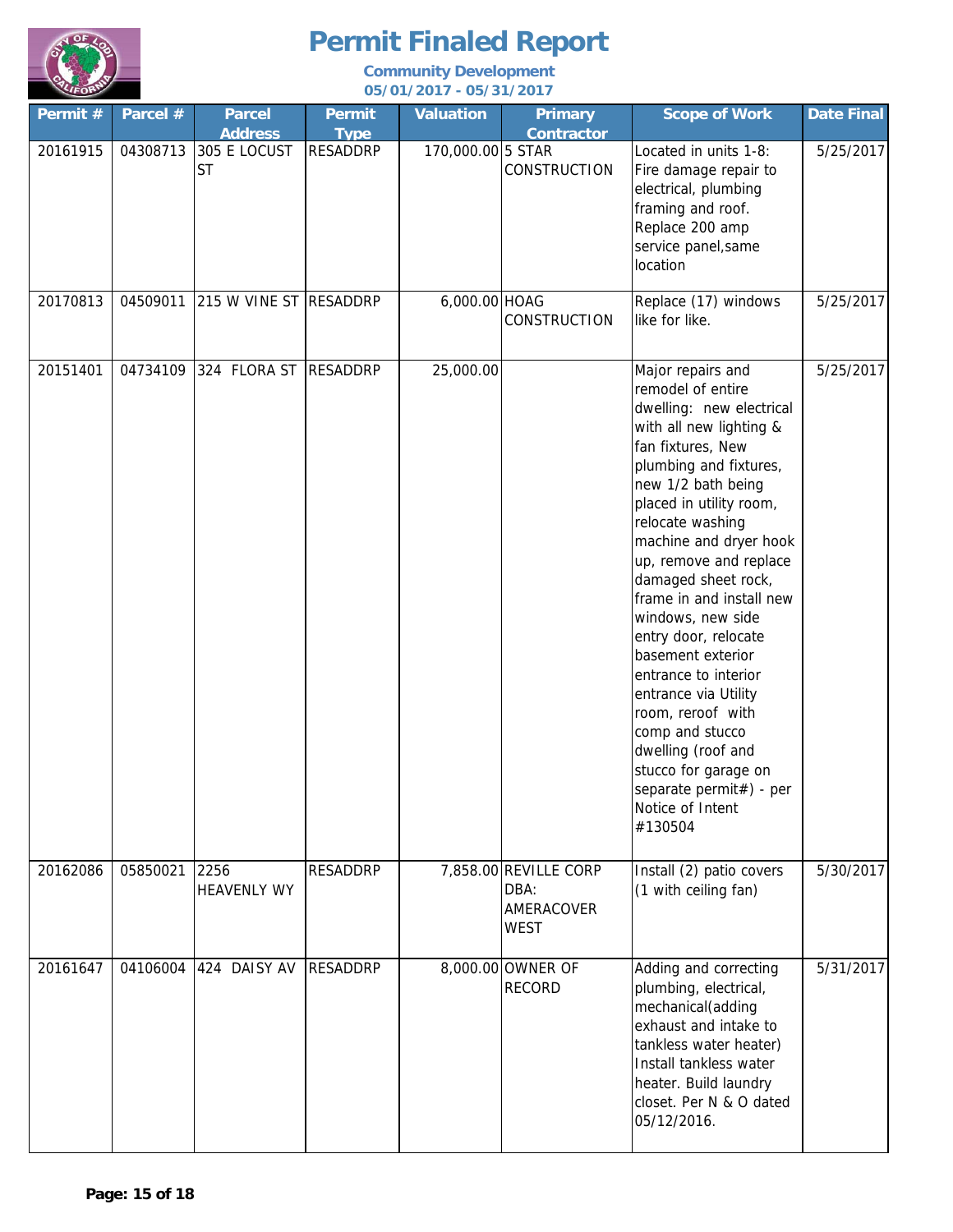

| Permit # | Parcel # | <b>Parcel</b><br><b>Address</b> | <b>Permit</b><br><b>Type</b> | <b>Valuation</b> | <b>Primary</b><br><b>Contractor</b>               | <b>Scope of Work</b>                                                                                                                                                                             | <b>Date Final</b> |
|----------|----------|---------------------------------|------------------------------|------------------|---------------------------------------------------|--------------------------------------------------------------------------------------------------------------------------------------------------------------------------------------------------|-------------------|
| 20162972 | 03726021 | 405 W<br><b>LOCUST ST</b>       | <b>RESADDRP</b>              |                  | 1,000.00 OWNER OF<br><b>RECORD</b>                | Repair damaged<br>overhangs                                                                                                                                                                      | 5/31/2017         |
| 20171050 | 04103003 | 328 W<br>TURNER RD              | <b>RESADDRP</b>              |                  | 8,000.00 COMFORT<br>MECHANICAL<br><b>SERVICES</b> | Install new HVAC cut-in<br>3 ton 80K BTU roof<br>mounted unit and new<br>ductwork. Run<br>dedicated 1/2" gas line<br>from meter to new unit.                                                     | 5/31/2017         |
| 20171115 | 02912229 | 9 S MILLS AV                    | <b>RESADDRP</b>              |                  | 9,500.00 GREEN'S<br><b>ROOFING</b>                | Tear off (1) layer tile.<br>Solid sheathed. Install<br>comp. Install R-38 in<br>attic. REVISED: Not<br>adding insulation. Using<br>cool roof product by<br>Timberline. Charcoal<br>comp shingles | 5/31/2017         |
| 20162089 | 02955013 | 3073<br><b>LOMBARD ST</b>       | SFDDTACH                     |                  | 266,144.00 FCB HOMES                              | New Single Family<br>Dwelling 3 to be on a<br>separate permit.                                                                                                                                   | 5/1/2017          |
| 20162890 | 05867028 | 136 MERTON<br><b>WY</b>         | SFDDTACH                     |                  | 204,828.00 FCB HOMES                              | New Single Family<br>Dwelling 3 bedroom<br>2369 sq ft MP3C                                                                                                                                       | 5/2/2017          |
| 20162888 | 05867030 | 148<br><b>MERTON</b><br>WY      | SFDDTACH                     |                  | 202,935.00 FCB HOMES                              | New Single Family<br>Dwelling 3 bedroom<br>2354 sq ft MP2C                                                                                                                                       | 5/8/2017          |
| 20161233 |          | 02953019 173 JUBILEE<br>LN      | <b>SFDDTACH</b>              |                  | 284,462.00 FRONTIER LAND<br><b>COMPANIES</b>      | New Single Family<br>Dwelling 4 bedroom<br>3303 sq ft MP102B Fire<br>sprinklers to be on a<br>separate permit                                                                                    | 5/8/2017          |
| 20162107 | 02954014 | 143<br><b>LANDMARK LN</b>       | SFDDTACH                     |                  | 293,788.00 FCB HOMES                              | New Single Family<br>Dwelling 3 bedroom<br>3418 sq ft MP402. Fire<br>Sprinklers to be on a<br>separate permit.                                                                                   | 5/8/2017          |
| 20162269 | 02956028 | 3031<br>RADIANCE ST             | SFDDTACH                     |                  | 234,461.00 FCB HOMES                              | New Single Family<br>Dwelling 2695 sq ft 3<br>bedroom MP203 Fire<br>Sprinklers to be on a<br>separate permit.                                                                                    | 5/15/2017         |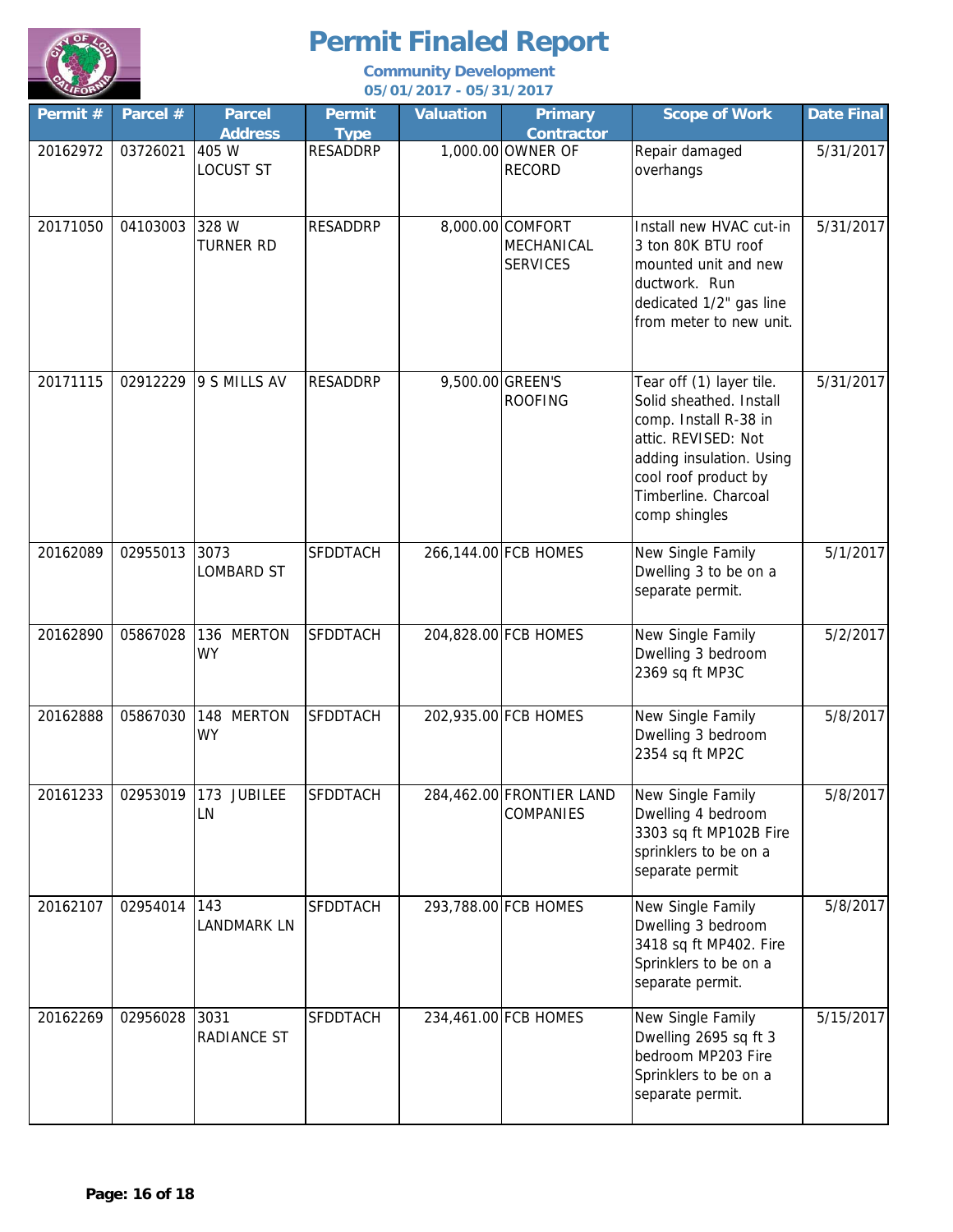

| Permit # | Parcel #      | <b>Parcel</b><br><b>Address</b>     | <b>Permit</b><br><b>Type</b> | <b>Valuation</b> | <b>Primary</b><br><b>Contractor</b>          | <b>Scope of Work</b>                                                                                           | Date Final |
|----------|---------------|-------------------------------------|------------------------------|------------------|----------------------------------------------|----------------------------------------------------------------------------------------------------------------|------------|
| 20162276 | 02956027      | 3025<br><b>RADIANCE ST</b>          | SFDDTACH                     |                  | 226,745.00 FCB HOMES                         | New Single Family<br>Dwelling 2615 sq ft 3<br>bedroom MP202B Fire<br>Sprinklers to be on a<br>separate permit. | 5/15/2017  |
| 20161609 | 02955002      | 103 NOBLE AV SFDDTACH               |                              |                  | 266,144.00 FCB HOMES                         | New Single Family<br>Dwelling 3 bedroom<br>2995 sq ft MP302 Fire<br>Sprinklers on a separate<br>permit.        | 5/15/2017  |
| 20162889 | 05867029      | 142 MERTON<br><b>WY</b>             | <b>SFDDTACH</b>              |                  | 187,382.00 FCB HOMES                         | New Single Family<br>Dwelling 3 bedroom<br>2223 sq ft MP1B                                                     | 5/15/2017  |
| 20163065 | 05867036      | 151<br>LEBARON<br><b>BL</b>         | <b>SFDDTACH</b>              |                  | 186,220.00 FCB HOMES                         | New Single Family<br>Dwelling 3 bedroom,<br>2192 sq ft, MP1C                                                   | 5/17/2017  |
| 20162891 | 05867013      | <b>MERTON</b><br>131<br><b>WY</b>   | <b>SFDDTACH</b>              |                  | 204,828.00 FCB HOMES                         | New Single Family<br>Dwelling 4 bedroom<br>2369 sq ft MP3B                                                     | 5/18/2017  |
| 20160320 | 02955016      | 3049<br><b>LOMBARD ST</b>           | <b>SFDDTACH</b>              |                  | 293,788.00 FRONTIER LAND<br><b>COMPANIES</b> | New Single Family<br>Dwelling MP402B 3<br>bedroom 3418sq ft. Fire<br>sprinklers on separate<br>permit.         | 5/18/2017  |
| 20151333 | 05864017 2443 | <b>VINTAGE</b><br><b>OAKS CT</b>    | <b>SFDDTACH</b>              | 328,000.00 EAGLE | <b>CONSTRUCTION</b>                          | New SFD - 3 bedrooms -<br>2665 sq. ft                                                                          | 5/23/2017  |
| 20151500 | 02956072      | 3025<br>CELEBRATION<br><b>DRIVE</b> | SFDDTACH                     |                  | 327,296.00 FRONTIER LAND<br><b>COMPANIES</b> | New Single Family<br>Dwelling, 4 bedroom -<br>Rosegate Master Plan<br>#205C                                    | 5/25/2017  |
| 20162954 | 05867040      | 127 LEBARON<br><b>BL</b>            | <b>SFDDTACH</b>              |                  | 202,935.00 FCB HOMES                         | New Single Family<br>Dwelling 3 bedroom<br>2354 sq ft MP2A                                                     | 5/31/2017  |
| 20170758 | 04302517      | 9 W LOCUST<br><b>ST</b>             | <b>SIGN</b>                  |                  | 1,800.00 GARYS SIGNS<br><b>AND SCREEN</b>    | "Five Window Beer Co"<br>Install (1) set non<br>illuminated letters.                                           | 5/4/2017   |